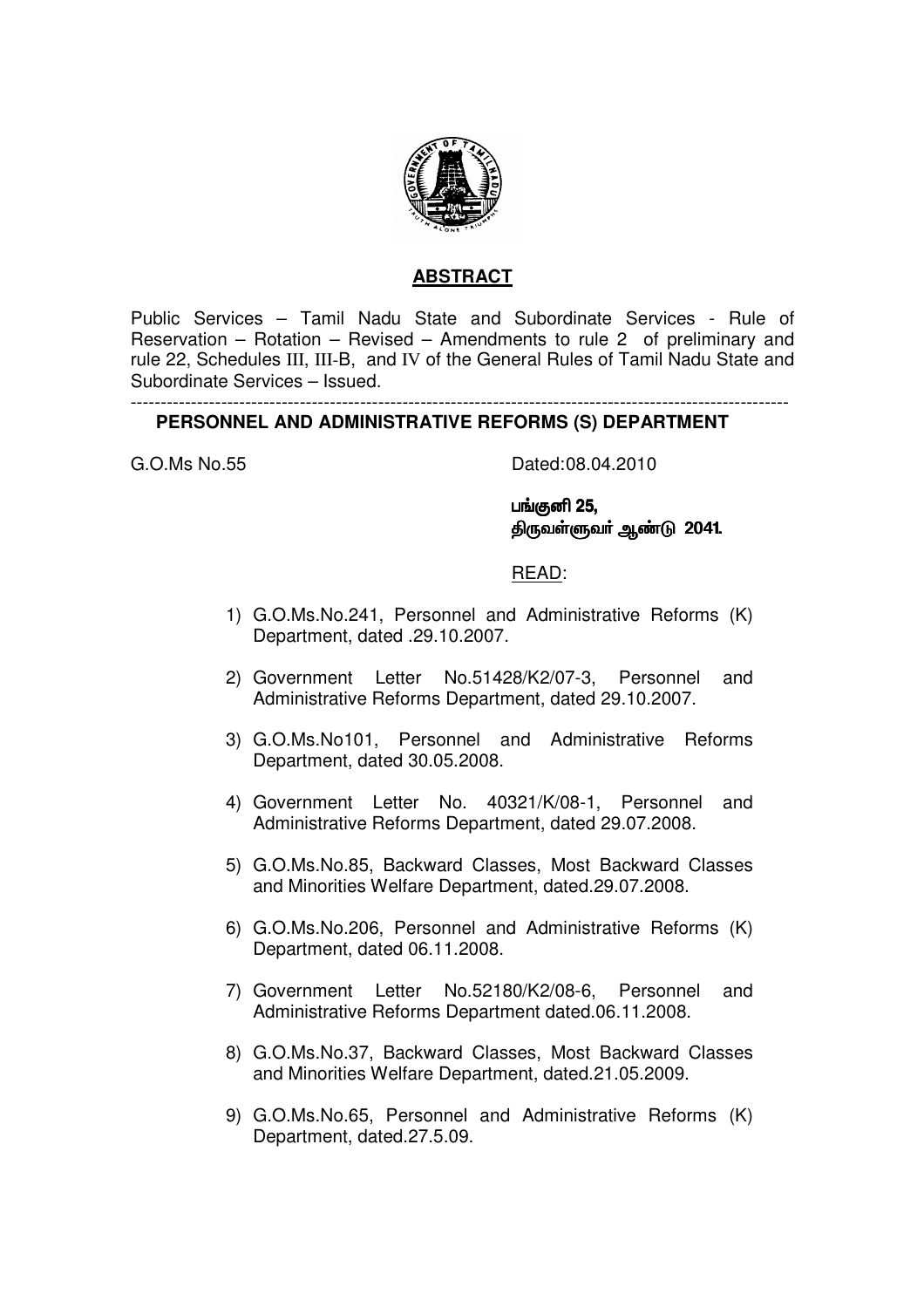- 10) Letter No.20635/K2/09-3, Personnel and Administrative Reforms (K) Department, dated.27.5.09.
- 11) Letter No.20635/K2/09-4, Personnel and Administrative Reforms (K) Department, dated.24.6.09.

#### **ORDER:**

 In the Government Order first read above, Government have issued orders revising the 100 point roster prescribed in the Schedule III to the General Rules for Tamil Nadu State and Subordinate Services into 200 point roster providing reservation for the Backward Class Christians and the Backward Class Muslims at three and one-half percent each, within the thirty per cent reservation available for Backward Classes. To ensure adequate representation to the Backward Class Christians and Backward Class Muslims, the above said 200 point roster has been revised in the Government Order third read above with a direction that the recruitments, if any, already made on or after 15.09.2007, with reference to the 200 point roster prescribed in the Government Order first read above need not be re-opened and for further recruitment the revised roster shall be continued from the last turn upto which the selection was already made.

2. In the Government Order fifth read above, the list of Backward Classes, (other than Backward Class Christians, Backward Class Muslims, Most Backward Classes and Denotified Communities), Backward Class Christians, Backward Class Muslims, Most Backward Classes and Denotified Communities have been issued. Consequent on the withdrawal of the 3.5 percent reservation provided for the Backward Class Christians in Tamil Nadu ordinance No.9 of 2008, (Tamil Nadu Act 51 of 2008) the Government, in the Government Order sixth read above have issued orders revising the 200 point roster, so as to enable the Backward Class Christians to compete within the reservation provided for the Backward Classes and with a direction that the selections/appointment, if any made with reference to the 200 point roster prescribed in the Government Order first and third read above need not be re-opened and for further selections/appointments, the revised roster shall be continued by the recruiting agencies/appointing authorities from the last turn upto which the selection was already made. Subsequently, the list of Backward Class Christians published separately in the Government Order fifth read above, has suitably been added to the list of Backward Classes vide the Government Order eighth read above,

 3. In the Government Order ninth read above, Government have issued orders to the effect that Sixteen percent of the appointments or posts reserved for Scheduled Caste shall be offered to Arunthathiyars on preferential basis within the reservation for Scheduled Castes. Further, it has been directed therein that even after filling up of the required appointments or posts reserved for Arunthathiyars on preferential basis, if more number of qualified Arunthathiyars are available, such excess number of candidates of Arunthathiyars shall be entitled to compete with the Scheduled Castes other than Arunthathiyars in the inter-se merit among them and if any appointments or posts reserved for Arunthathiyars remain unfilled for want of adequate number of qualified candidates, it shall be filled up by Scheduled Castes other than Arunthathiyars.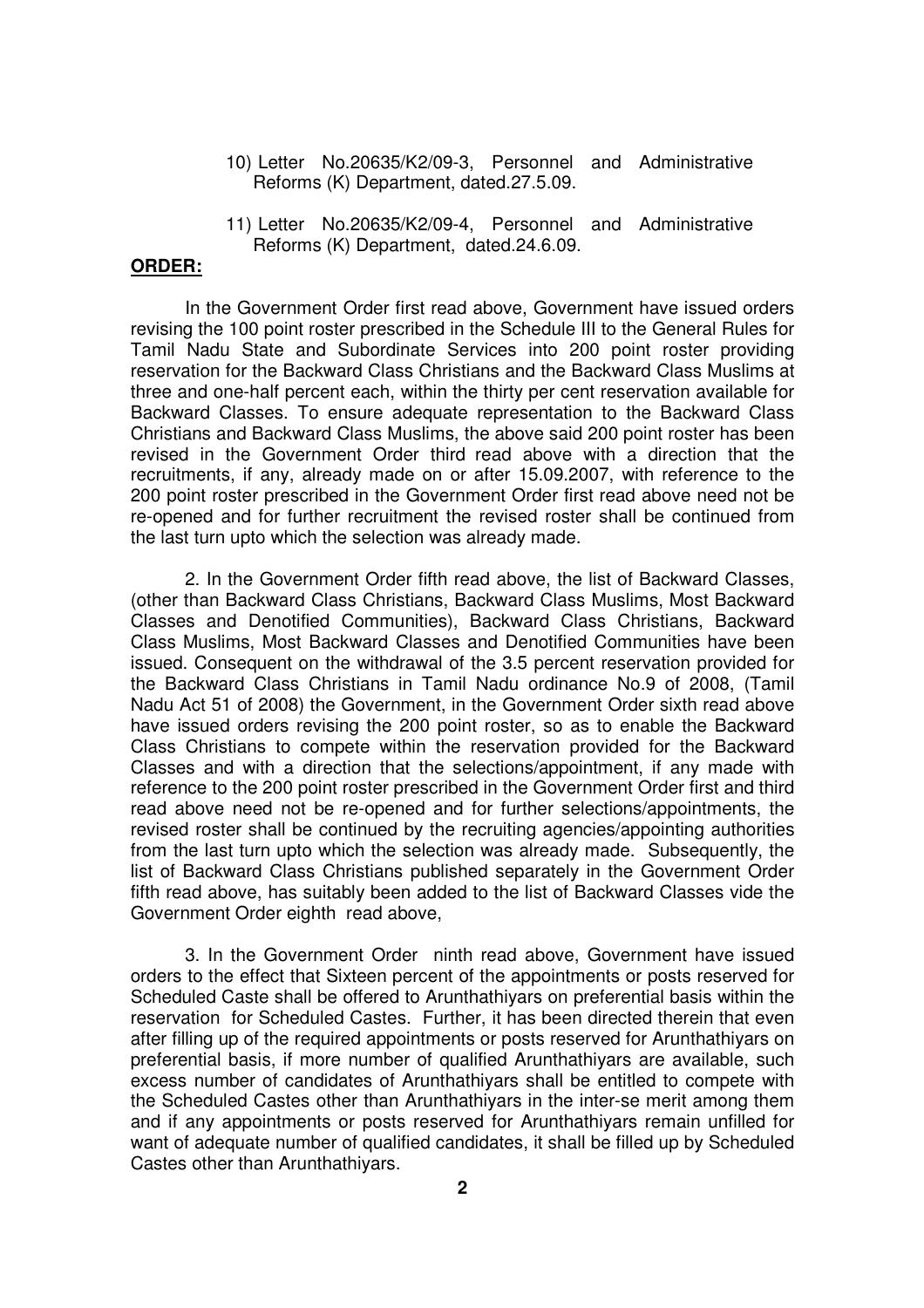4. It has also been directed therein that the recruiting agencies / appointing authorities are directed that the selections/ appointments, if any, already made with reference to the 200 point roster prescribed in the Government Orders first, third and sixth read above need not be reopened and for further selections/appointments, the revised roster prescribed in this Government Order shall be continued by the recruiting agencies / appointing authorities from the last turn upto which the selection was already made.

 5. In pursuant to the above orders, the following Notification will be issued in the Tamil Nadu Government Gazette:-

#### **NOTIFICATION**

In exercise of the powers conferred by the proviso to Article 309 of the Constitution of India, the Governor of Tamil Nadu hereby makes the following amendments to the Part I and Part II of the Tamil Nadu State and Subordinate Services Rules in Volume I of the Tamil Nadu Services Manual.

2 (i) The amendments 1(i)(b) and 2(a) hereby made shall be deemed to have come into force on the 29<sup>th</sup> October 2007;

(ii) The amendments except  $1(i)(b)$  and  $2(a)$  hereby made shall be deemed to have come into force on  $29<sup>th</sup>$  April 2009.

#### **AMENDMENTS**

### (1) in **PART-I-PRELIMINARY**, -

- (i) in rule 2,-
	- (a) after clause (3), the following clause shall be inserted, namely:-

#### **Arunthathiyars**

(3-A) "Arunthathiyars" means the castes, Arunthathiyar, Chakkiliyan, Madari, Madiga, Pagadai, Thoti and Adi Andhra within the list of 76 Scheduled Castes notified by the President of India under Article 341 of the Constitution of India by the Constitution (Scheduled Castes) Order, 1950 as amended from time to time.",

(b) for clause (4), the following clause shall be substituted namely:-

"(4) 'Backward Classes' means the communities specified as Backward Classes, (other than Backward Classes Muslims, Most Backward Classes and Denotified Communities), Backward Class Muslims, Most Backward Classes and Denotified Communities in Parts A, B, C and D respectively of Schedule I to this Part";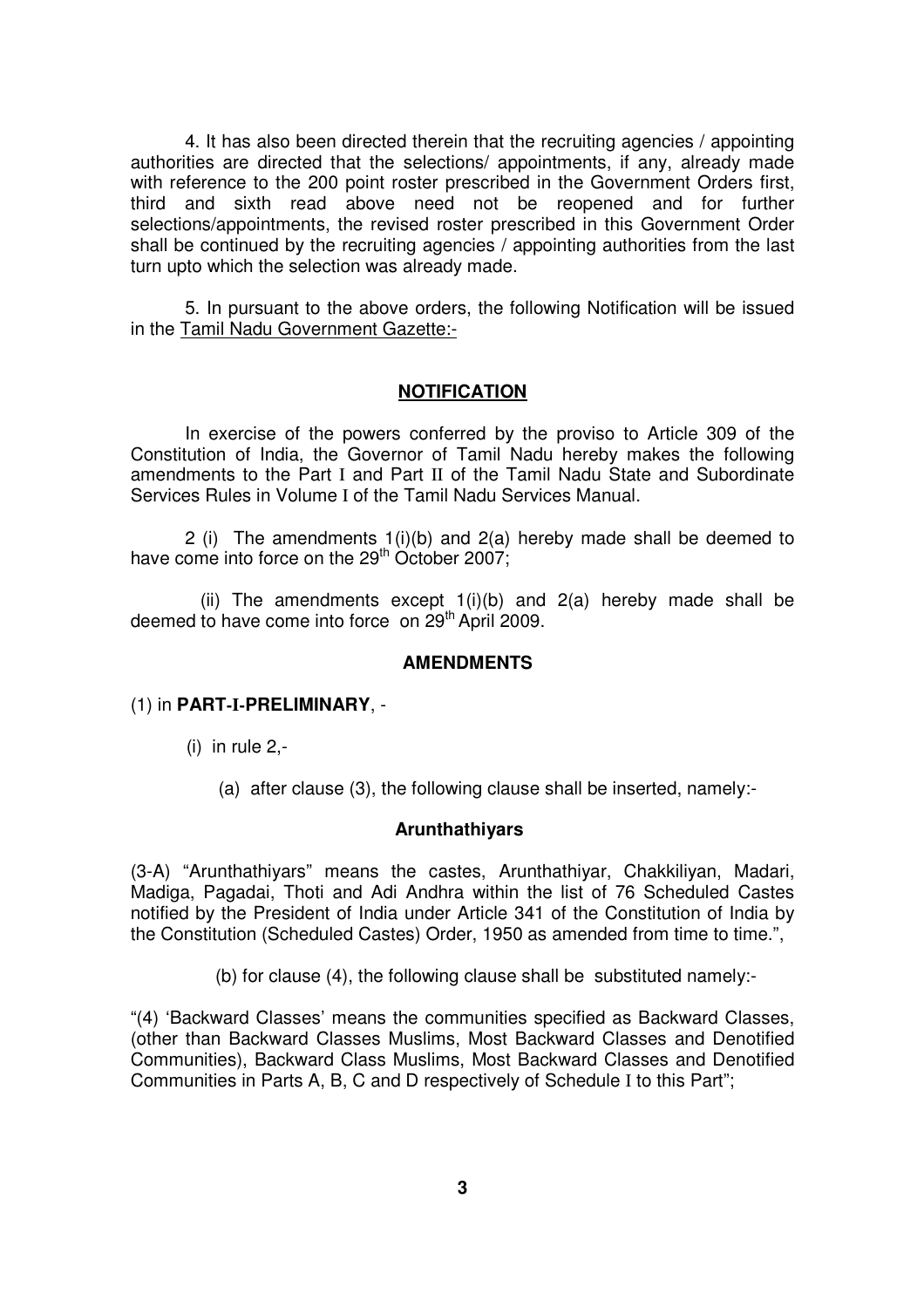(ii) for Schedule I, the following Schedule shall be substituted, namely:-

# **SCHEDULE I**

[See clause (4) of Rule 2]

(Substituted in G.O.Ms.No.55, P&AR(S) Department, dated 8.4.2010)

# **Part - A**

BACKWARD CLASSES (Other than Backward Class Muslims, Most Backward Classes and Denotified Communities)

- 1. Agamudayar including Thozhu or Thuluva Vellala
- 2. Agaram Vellan Chettiar
- 3. Alwar, Azhavar and Alavar (in Kanniyakumari District and Shencottah Taluk of Tirunelveli District.)
- 4. Servai(except Tiruchirapalli, Karur, Perambalur and Pudukottai Districts).
- 5. Arayar, Nulayar(in Kanniyakumari District and Shencottah Taluk of Tirunelveli District)
- 6. Archakarai Vellala
- 7. Aryavathi(in Kanniyakumari District and Shencottah Taluk of Tirunelveli District)
- 8. Ayira Vaisyar
- 9. Badagar
- 10. Billava
- 11. Bondil
- 12. Boyas (except Tiruchirapalli, Karur, Perambalur, Pudukottai, The Nilgiris, Salem , Namakkal, Dharmapuri and Krishnagiri Districts). Pedda Boyar (except Tiruchirapalli, Karur , Perambalur and Pudukottai Districts)

Oddars (except Thanjavur, Nagapattinam, Tiruvarur, Tiruchirapalli, Karur, Perambalur, Pudukottai, Madurai,Theni and Dindigul Districts)

Kaloddars (except Kancheepuram, Tiruvallur, Ramanathapuram, Sivaganga, Virudhunagar, Madurai, Theni, Dindigul, Pudukottai, Tiruchirapalli, Karur Perambalur, Tirunelveli, Thoothukudi, Salem and Namakkal Districts)

Nellorepet oddars (except Vellore and Tiruvannamalai Districts) Sooramari oddars( except Salem and Namakkal Districts)

13. Chakkala (except Sivaganga, Virudhunagar, Ramanathapuram,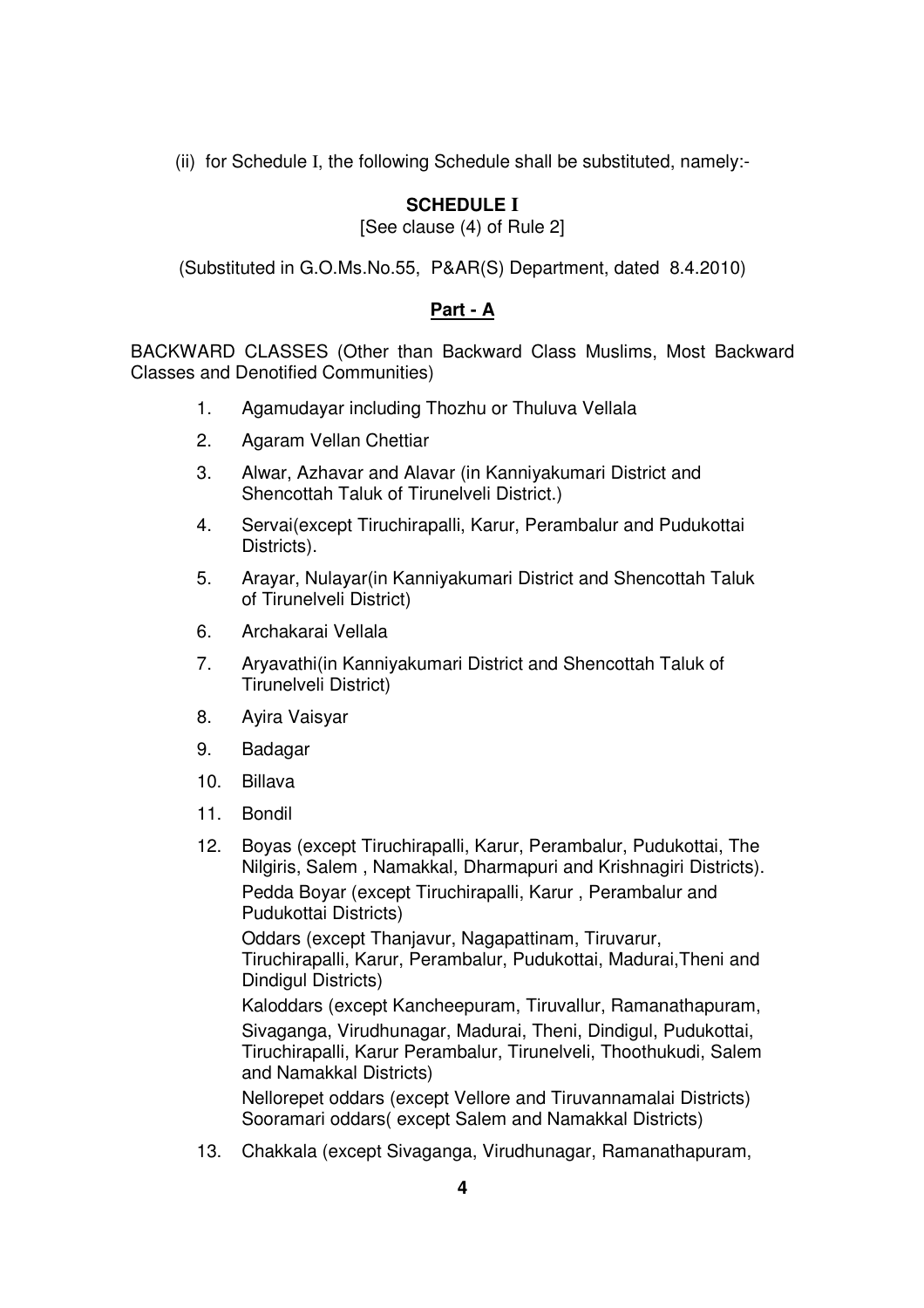Thanjavur,Nagapattinam,Tiruvarur, Pudukottai, Tiruchirapalli, Karur, Perambalur, Madurai, Theni, Dindigul and The Nilgiris Districts)

- 14. Chavalakarar (in Kanniyakumari District and Shencottah Taluk of Tirunelveli District)
- 15. Chettu or Chetty (including Kottar Chetty, Elur Chetty, Pathira Chetty,Valayal Chetty,Pudukadai Chetty ) ( in Kanniyakumari District and Shencottah Taluk of Tirunelveli District)
- 16. Chowdry
- 16 (A) Converts to Christianity from Scheduled Castes irrespective of the generation of conversion for the purpose of reservation of seats in Educational Institutions and for seats in Public Services.
- 16. (B) C.S.I formerly S.I.U.C (in Kanniyakumari District and Shencottah Taluk of Tirunelveli District)
	- 17. Donga Dasaris (except Kancheepuram, Tiruvallur, Tiruchirapalli,Karur, Perambalur, Pudukottai, Chennai Salem and Namakkal Districts)
	- 18. Devangar, Sedar
	- 19. Dombs (except Pudukottai, Tiruchirapalli ,Karur and Perambalur Districts) Dommars (except Thanjavur, Nagapattinam,Tiruvarur, Pudukottai,Vellore and Thiruvannamalai Districts)
	- 20. Enadi
	- 21. Ezhavathy (in Kanniyakumari District and Shencottah Taluk of Tirunelveli District)
	- 22. Ezhuthachar (in Kanniyakumari District and Shencottah Taluk of Tirunelveli District)
	- 23. Ezhuva (in Kanniyakumari District and Shencottah Taluk of Tirunelveli District)
	- 24. Gangavar
	- 25. Gavara, Gavarai and Vadugar (Vaduvar) (other than Kamma, Kapu, Balija and Reddi)
	- 26. Gounder
	- 27. Gowda (including Gammala, Kalali and Anuppa Gounder)
	- 28. Hegde
	- 29. Idiga
	- 30. IllathuPillaimar, Illuvar, Ezhuvar and Illathar
	- 31. Jhetty
	- 32. Jogis (Except Kancheepuram, Tiruvallur, Madurai, Theni,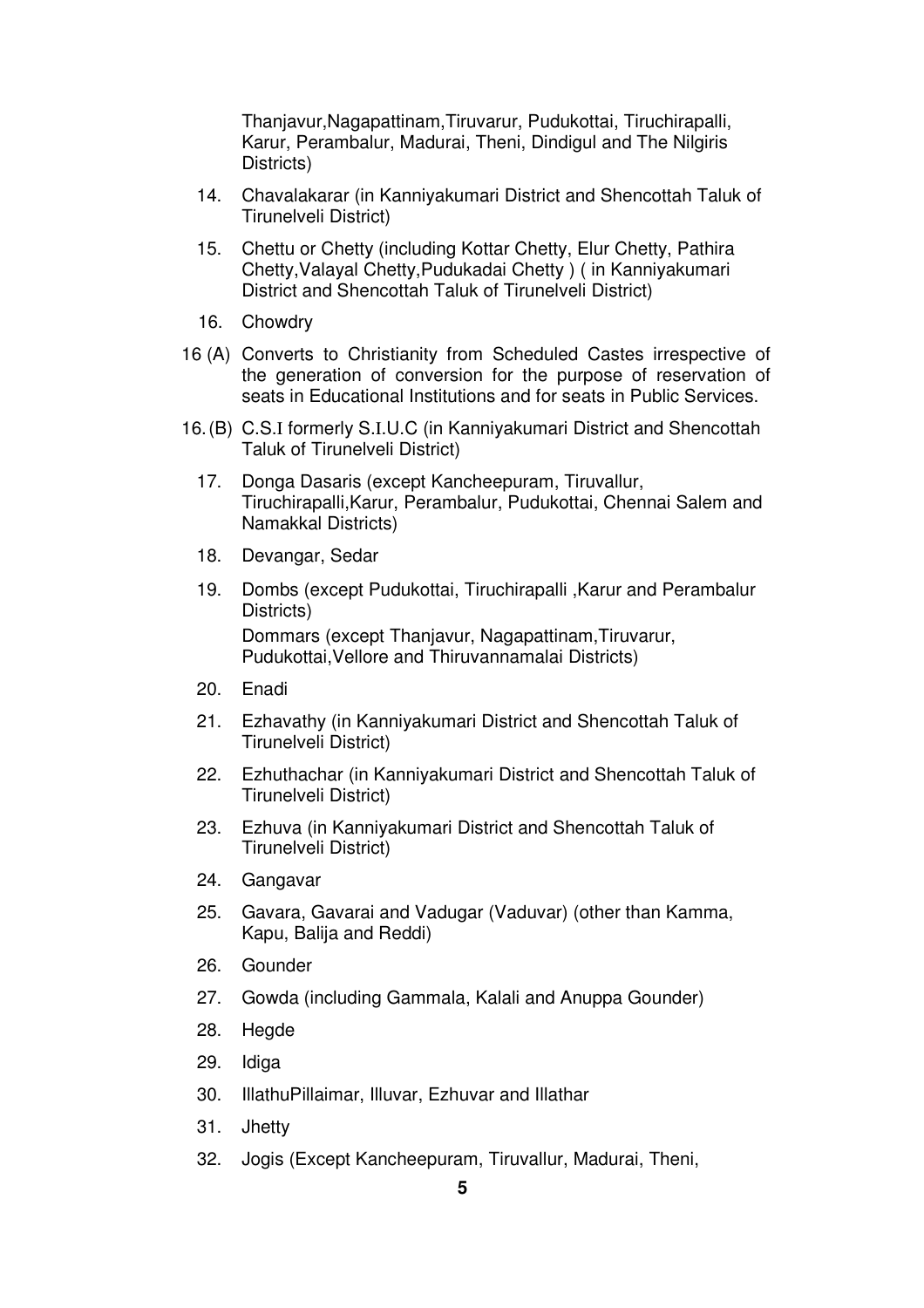Dindigul, Cuddalore, Villupuram, Vellore and Tiruvannamalai Districts)

- 33. Kabbera
- 34. Kaikolar, Sengunthar
- 35. Kaladi (except Sivaganga, Virudhunagar, Ramanathapuram, Madurai,Theni,Dindigul,Thanjavur, Nagapattinam,Tiruvarur, Pudukottai,Tiruchirapalli, Karur and Perambalur Districts)
- 36. Kalari Kurup including Kalari Panicker (in Kanniyakumari District and Shencottah Taluk of Tirunelveli District)
- 37. Kalingi
- 38. Kallar

Easanattu kallar Gandharva Kottai Kallars(except Thanjavur, Nagapattinam, Tiruvarur and Pudukottai Districts) Kootappal Kallars-(except Pudukottai, Tiruchirapalli, Karur and Perambalur Districts) Piramalai Kallars- (except Sivaganga,Virudhunagar, Ramanathapuram. Madurai, Theni, Dindigul, Pudukottai, Thanjavur, Nagapattinam and Tiruvarur Districts) Periyasooriyur Kallars- (except Tiruchirapalli, Karur, Perambalur and Pudukottai Districts)

- 39. Kallar Kula Thondaman
- 40. Kalveli Gounder
- 41. Kambar
- 42. Kammalar or Viswakarma , Viswakarmala (including Thattar, Porkollar, Kannar, Karumar, Kollar, Thacher, Kal Thacher, Kamsala and Viswa Brahmin.
- 43. Kani, Kanisu, Kaniyar Panicker
- 44. Kaniyala Vellalar
- 45. Kannada Saineegar, Kannadiyar (Throughout the State) and Dasapalanjika (Coimbatore, Erode and the Nilgiris Districts)
- 46. Kannadiya Naidu
- 47. Karpoora Chettiar
- 48. Karuneegar (Seer Karuneegar, Sri Karuneegar, Sarattu Karuneegar, Kaikatti Karuneegar, Mathuvazhi Kanakkar, Sozhi Kanakkar and Sunnambu Karuneegar)
- 49. Kasukkara Chettiar
- 50. Katesar, Pattamkatti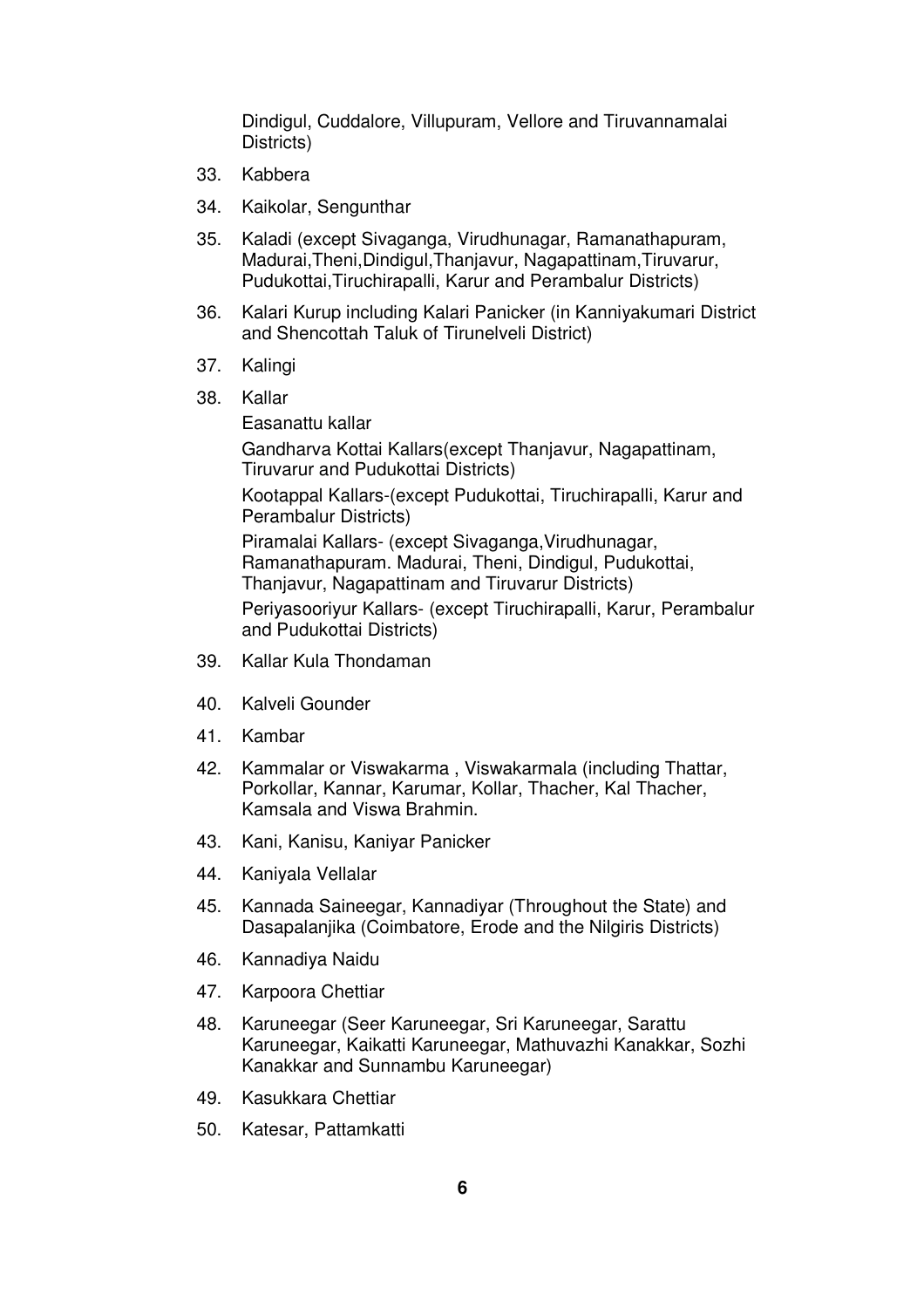- 51. Kavuthiyar
- 52. Kerala Mudali
- 53. Kharvi
- 54. Khatri
- 55. Kongu Vaishnava
- 56. Kongu Vellalars( including Vellala Gounder, Nattu Gounder, Narambukkatti Gounder, Tirumudi Vellalar, Thondu Vellalar, Pala Gounder, Poosari Gounder, Anuppa Vellala Gounder, Kurumba Gounder, Padaithalai Gounder, Chendalai Gounder, Pavalankatti Vellala Gounder, Palavellala Gounder, Sanku Vellala Gounder and Rathinagiri Gounder).
- 57. KoppalaVelama
- 58. Koteyar
- 59. Krishnanvaka (in Kanniyakumari District and Shencottah Taluk of Tirunelveli District)
- 60. Kudikara Vellalar
- 61. Kudumbi ( in Kanniyakumari District and Shencottah Taluk of Tirunelveli District)
- 62. Kuga Vellalar
- 63. Kunchidigar
- 63(A) Latin Catholics except Latin Catholic Vannar in Kanniyakumari **District**
- 63(B) Latin Catholics in Shencottah Taluk of Tirunelveli District.
	- 64. Lambadi
	- 65. Lingayat (Jangama)
	- 66. Mahratta (Non-Brahmin) (including Namdev Mahratta)
	- 67. Malayar
	- 68. Male
	- 69. Maniagar
	- 70. Maravars (except Thanjavur, Nagapattinum , Tiruvarur, Pudukottai, Ramanathapuram, Sivaganga, Virudhunagar, Tirunelveli and Toothukudi Districts) Karumaravars

Appanad Kondayam kottai Maravar –(except Sivaganga, Virudhunagar, Ramanathapuram, Madurai, Theni and Dindigul Districts.)

Sembanad Maravars- (except Sivaganga, Virudhunagar, and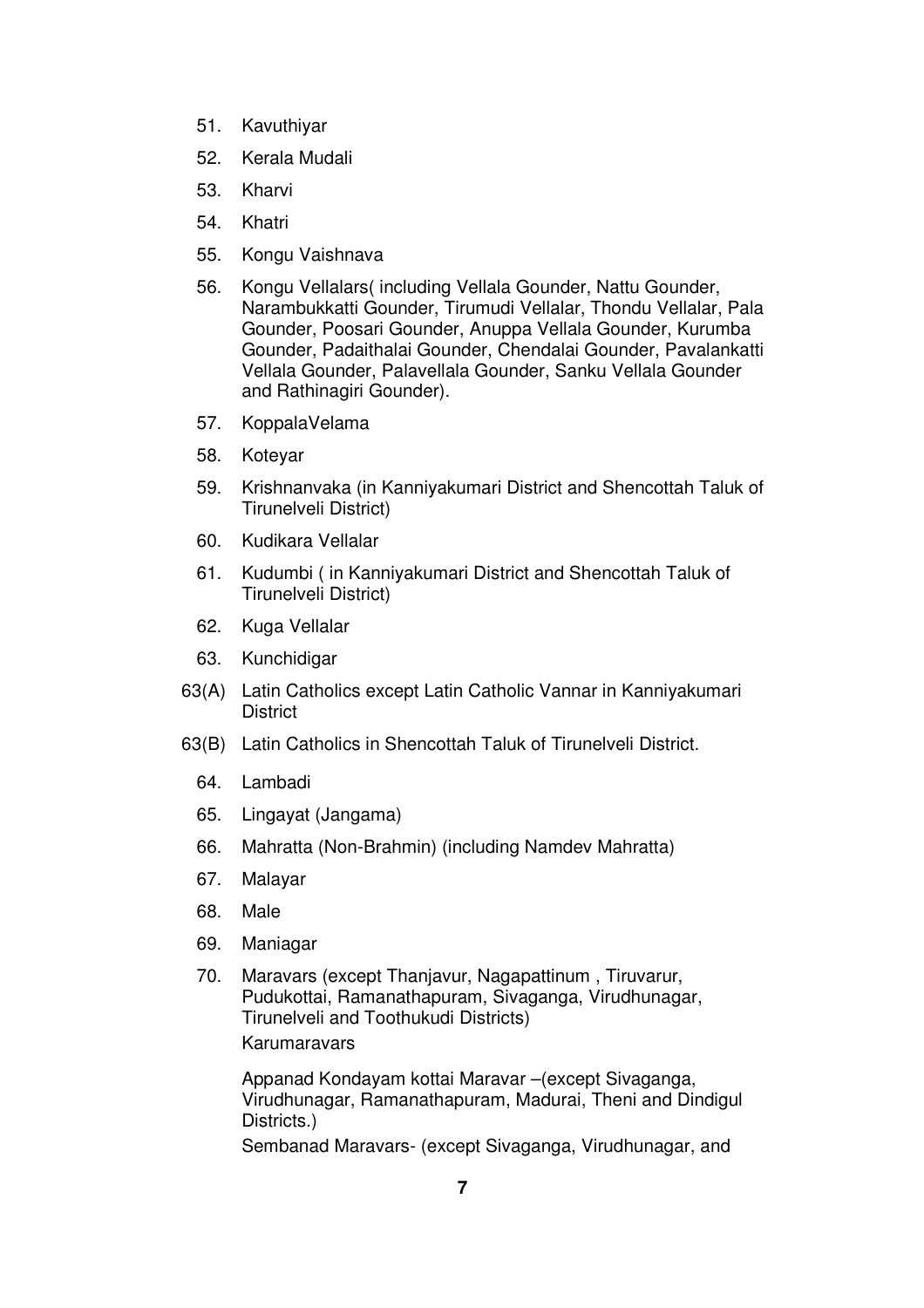Ramanathapuram Districts)

- 71. Moondrumandai Enbathunalu (84) Ur. Sozhia Vellalar
- 72. Mooppan
- 73. Muthuraja, Muthuracha, Muttiriyar, Mutharaiyar
- 74. Nadar, Shanar and Gramani (including Christian Nadar, Christian Shanar and Christian Gramani).
- 75. Nagaram
- 76. Naikkar (in Kanniyakumari District and Shencottah Taluk of Tirunelveli District)
- 77. Nangudi Vellalar
- 78. Nanjil Mudali ( in Kanniyakumari District and Shencottah Taluk of Tirunelveli District )
- 79. Odar ( in Kanniyakumari District and Shencottah Taluk of Tirunelveli District )
- 80. Odiya
- 81. Oottruvalanattu Vellalar
- 82. O.P.S. Vellalar
- 83. Ovachar
- 84. Paiyur Kotta Vellalar
- 85. Pamulu
- 86. Panar ( except in Kanniyakumari District and Shencottah Taluk of Tirunelveli District where the community is a Scheduled Caste)
- 87. Panisaivan ( including Virakodi Vellala )
- 88. Kathikarar in Kanniyakumari District
- 89. Pannirandam Chettiar or Uthama Chettiar
- 90. Parkavakulam ( including Surithimar, Nathamar, Malayamar, Moopanar and Nainar )
- 91. Perike ( including Perike Balija )
- 92. Perumkollar ( in Kanniyakumari District and Shencottah Taluk of Tirunelveli District )
- 93. Podikara Vellalar
- 94. Pooluva Gounder
- 95. Poraya
- 96. Pulavar ( in Coimbatore and Erode Districts )
- 97. Pulluvar or Pooluvar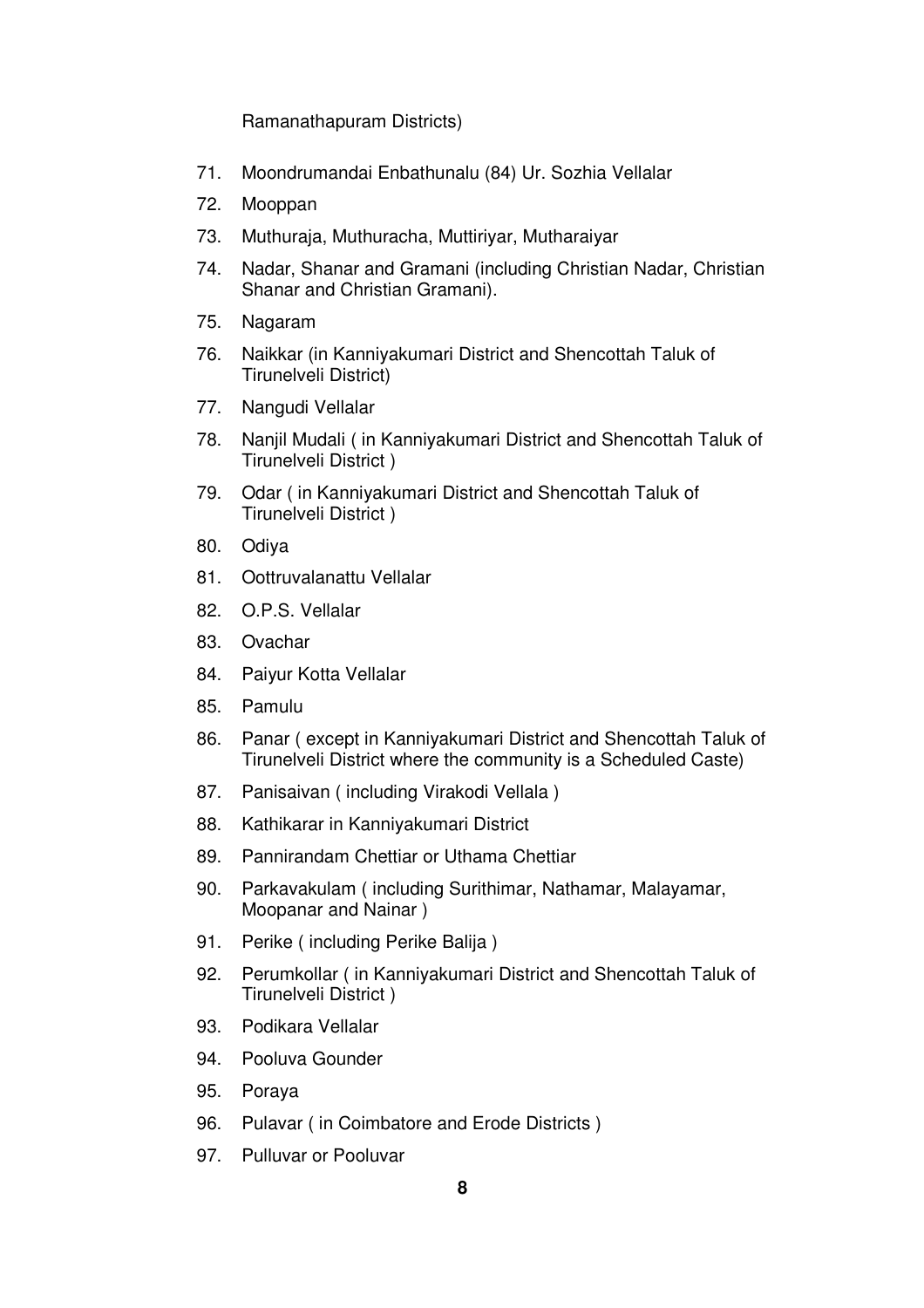- 98. Pusala
- 99. Reddy ( Ganjam )
- 100. Sadhu Chetty ( including Telugu Chetty, Twenty four Manai Telugu Chetty)
- 101. Sakkaravar or Kavathi ( in Kanniyakumari District and Shencottah Taluk of Tirunelveli District )
- 102. Salivagana
- 103. Saliyar, Padmasaliyar, Pattusaliyar, Pattariyar and Adhaviyar
- 104. Savalakkarar
- 105. Senaithalaivar, Senaikudiyar and Illaivaniar
- 106. Sourashtra ( Patnulkarar )
- 107. Sozhiavellalar ( including Sozha Vellalar, Vetrilaikarar, Kodikalkarar and Keeraikarar )
- 108. Srisayar
- 109. Sundaram Chetty
- 110. Thogatta Veerakshatriya
- 111. Tholkollar ( in Kanniyakumari District and Shencottah Taluk of Tirunelveli District )
- 112. Tholuva Naicker and Vetalakara Naicker
- 113. Thoraiyar
- 114. Thoriyar
- 115. Ukkirakula Kshatriya Naicker
- 116. Uppara, Uppillia and Sagara
- 117. Urali Gounder ( except Tiruchirapalli, Karur , Perambalur and Pudukottai District) and Orudaya Gounder or Oorudaya Gounder ( in Madurai, Theni, Dindigul, Coimbatore, Erode, Tiruchirapalli, Karur , Perambalur, Pudukottai, Salem and Namakkal Districts )
- 118. Urikkara Nayakkar
- 119. Vallambar
- 120. Valmiki
- 121. Vaniyar, Vania Chettiar ( including Gandla, Ganika, Telikula and Chekkalar)
- 122. Veduvar and Vedar ( except in Kanniyakumari District and Shencottah Taluk of Tirunelveli District where the community is a Scheduled Caste)
- 123. Veerasaiva ( in Kanniyakumari District and Shencottah Taluk of Tirunelveli District )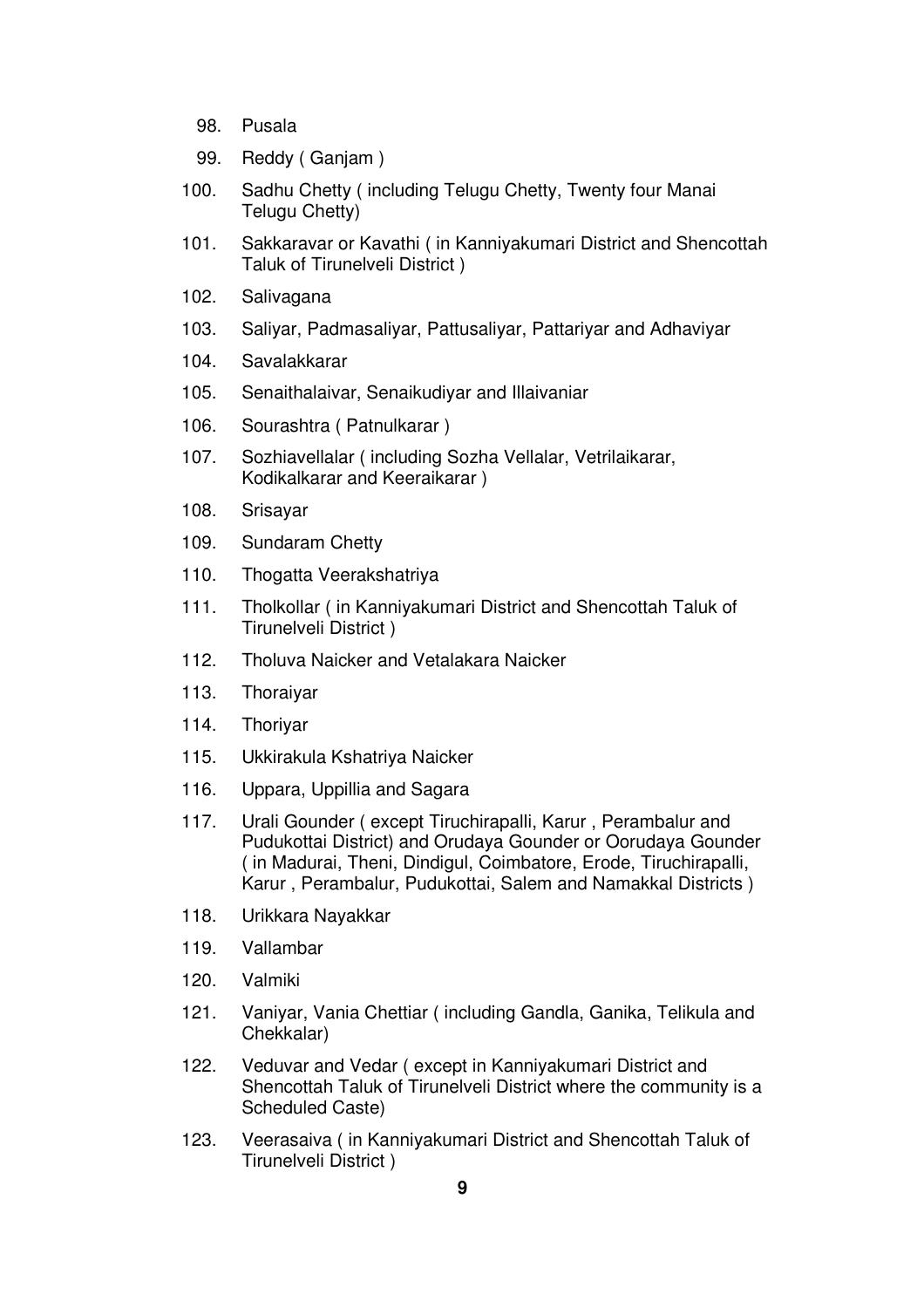- 124. Velar
- 125. Vellan Chettiar
- 126. Veluthodathu Nair ( in Kanniyakumari District and Shencottah Taluk of Tirunelveli District)
- 127. Vokkaligar ( including Vakkaligar, Okkaligar, Kappiliyar, Kappiliya, Okkaliga Gowda, Okkaliya-Gowda, Okkaliya- Gowder, Okkaliya Gowda)
- 128. Wynad Chetty ( The Nilgiris District )
- 129. Yadhava ( including Idaiyar, Telugu Speaking Idaiyar known as Vaduga Ayar or Vaduga Idaiyar or Golla and Asthanthra Golla)
- 130. Yavana
- 131. Yerukula
- 131(A) Converts to Christianity from any Hindu, Backward Class Community or Most Backward Class Community (except the converts to Christianity from Meenavar, Parvatharajakulam, Pattanavar, Sembadavar, Mukkuvar or Mukayar and Paravar) or Denotified Communities.
- 132. Orphans and destitute children who have lost their parents before reaching the age of ten and are destitutes; and who have nobody else to take care of them either by law or custom; and also who are admitted into any of the schools or orphanages run by the Government or recognized by the Government.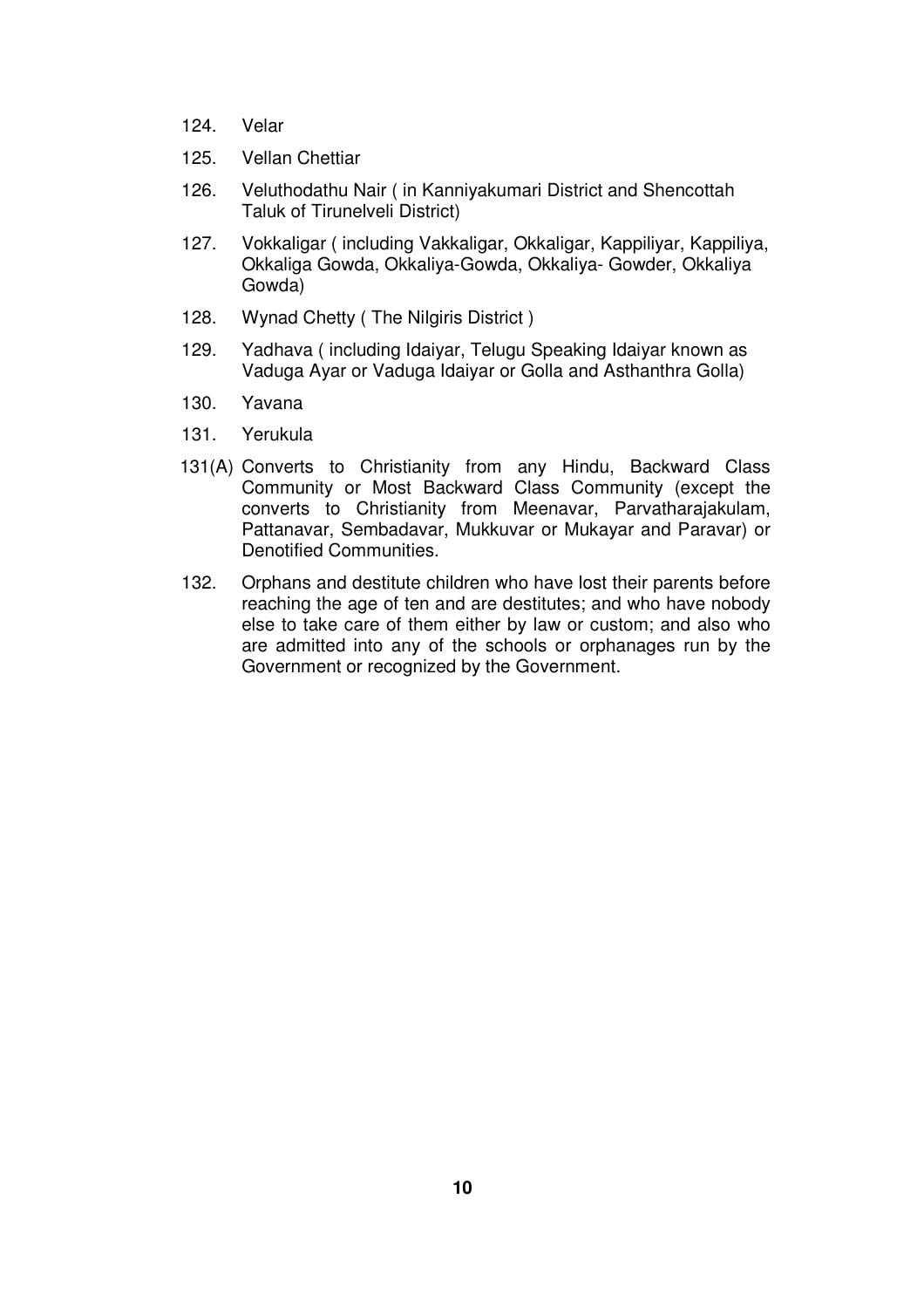# **Part - B**

# **Backward Class Muslims**

- 1. Ansar
- 2. Dekkani Muslims
- 3. Dudekula
- 4. Labbais including Rowthar and Marakayar (whether their spoken language is Tamil or Urdu)
- 5. Mapilla
- 6. Sheik
- 7. Syed

# **Part - C**

# **Most Backward Classes**

- 1. Ambalakarar
- 2. Andipandaram
- 3. Bestha, Siviar
- 4. Bhatraju ( other than Kshatriya Raju )
- 5. Boyar, Oddar
- 6. Dasari
- 7. Dommara
- 8. Eravallar ( except in Kanniyakumari District and Shencottah Taluk of Tirunelveli District where the community is a Scheduled Tribe )
- 9. Isaivellalar
- 10. Jambuvanodai
- 11. Jangam
- 12. Jogi
- 13. Kongu Chettiar ( in Coimbatore and Erode Districts only )
- 14. Koracha
- 15. Kulala (including Kuyavar and Kumbarar )
- 16. Kunnuvar Mannadi
- 17. Kurumba
- 18. Kuruhini Chetty
- 19. Maruthuvar, Navithar, Mangala, Velakattalavar, Velakatalanair and Pronopakari
- 20. Mond Golla
- 21 Moundadan Chetty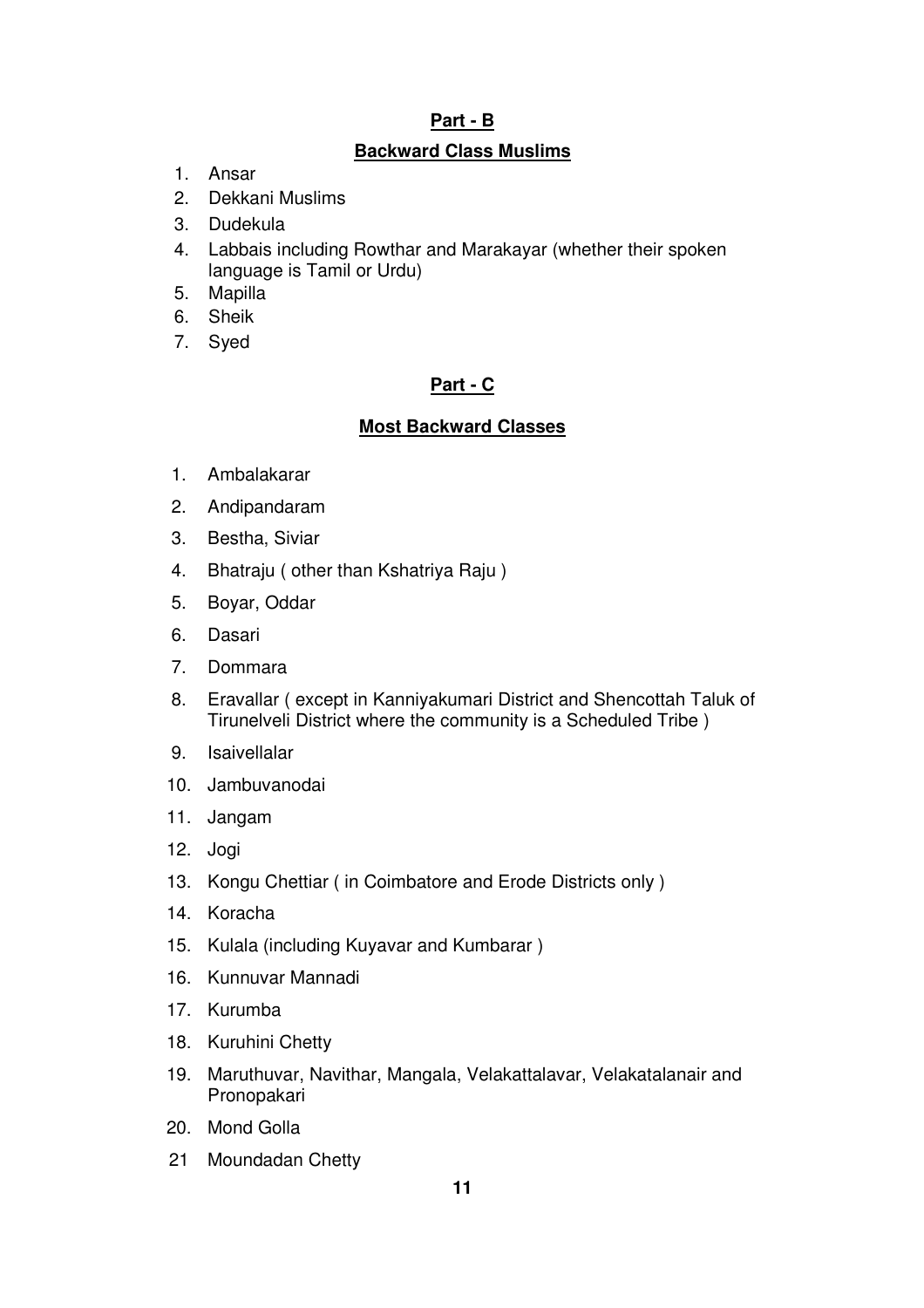- 22. Mahendra, Medara
- 23. Mutlakampatti
- 24. Narikoravar
- 25. Nokkar
- 26. Vanniakula Kshatriya ( including Vanniyar, Vanniya, Vannia Gounder, Gounder or Kander, Padayachi, Palli and Agnikula Kshatriya )
- 27. Paravar ( except in Kanniyakumari District and Shencottah Taluk of Tirunelveli District where the Community is a Scheduled Caste) (including converts to Christianity )
- 28. Meenavar ( Parvatharajakulam, Pattanavar, Sembadavar) ( including converts to Christianity )
- 29. Mukkuvar or Mukayar ( including converts to Christianity)
- 30. Punnan Vettuva Gounder
- 31. Pannayar ( other than Kathikarar in Kanniyakumari District)
- 32. Sathatha Srivaishnava ( including Sathani, Chattadi and Chattada Srivaishnava)
- 33. Sozhia Chetty
- 34. Telugupatty Chetty
- 35. Thottia Naicker ( including Rajakambalam, Gollavar, Sillavar, Thockalavar and Thozhuva Naicker )
- 36. Thondaman
- 37. Valaiyar ( including Chettinad Valayars )
- 38. Vannar ( Salavai Thozhilalar ) ( including Agasa, Madivala, Ekali, Rajakula, Veluthadar and Rajaka) (except in Kanniyakumari District and Shencottah Taluk of Tirunelveli District where the community is a Scheduled Caste )
- 39. Vettaikarar
- 40. Vettuva Gounder
- 41. Yogeeswarar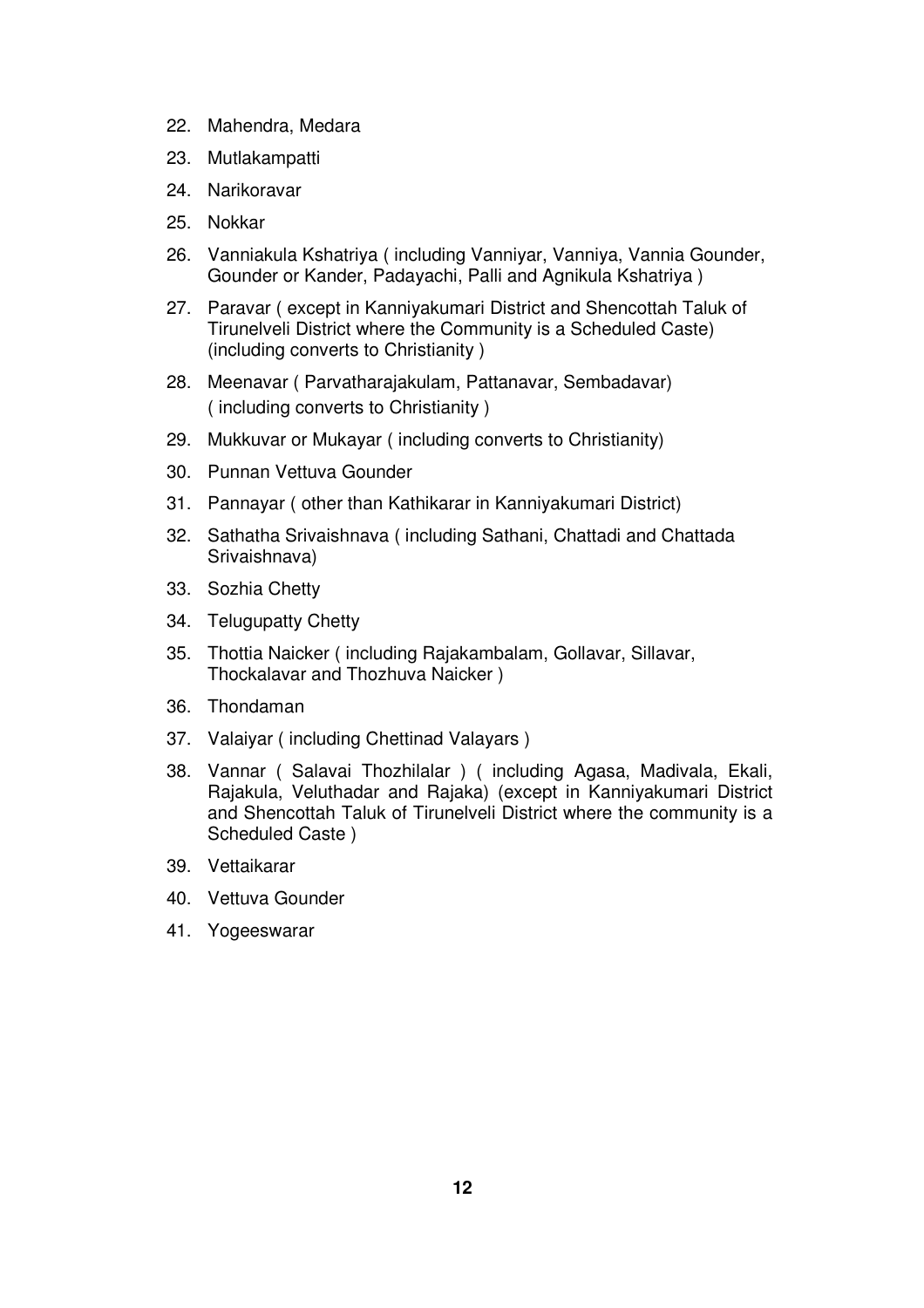# **Part - D**

## **Denotified Communities**

- 1. Attur Kilnad Koravars ( Salem,Namakkal, Cuddalore, Villupuram, Ramanathapuram, Sivaganga and Virudhunagar Districts )
- 2. Attur Melnad Koravars ( Salem and Namakkal District )
- 3. Appanad Kondayam kottai Maravar ( Sivaganga, Virudhunagar, Ramanathapuram, Madurai,Theni and Dindigul Districts )
- 4. Ambalakarar ( Thanjavur, Nagapattinam, Tiruvarur, Tiruchirapalli, Karur, Perambalur and Pudukottai Districts)
- 5. Ambalakkarar ( Suriyanur, Tiruchirapalli District)
- 6. Boyas ( Tiruchirapalli, Karur, Perambalur, Pudukottai, The Nilgiris, Salem Namakkal, Dharmapuri and Krishnagiri Districts)
- 7. Battu Turkas
- 8. C.K. Koravars ( Cuddalore and Villupuram Districts )
- 9. Chakkala ( Sivaganga, Virudhunagar, Ramanathapuram, Thanjavur, Nagapattinam,Tiruvarur, Pudukottai Tiruchirapalli, Karur, Perambalur, Madurai, Theni, Dindigul and the Nilgiris Districts )
- 10. Changyampudi Koravars ( Vellore and Tiruvannamalai Districts)
- 11. Chettinad Valayars ( Sivaganga, Virudhunagar and Ramanathapuram Districts )
- 12 Dombs ( Pudukottai,Tiruchirapalli, Karur and Perambalur Districts )
- 13 Dobba Koravars( Salem and Namakkal Districts )
- 14 Dommars ( Thanjavur, Nagapattinam,Tiruvarur, Pudukottai,Vellore & Tiruvannamalai Districts )
- 15 Donga Boya
- 16 Donga Ur.Korachas
- 17 Devagudi Talayaris
- 18 Dobbai Korachas (Tiruchirapalli, Karur, Perambalur and Pudukottai Districts )
- 19 Dabi Koravars (Thanjavur, Nagapattinam, Tiruvarur, Tiruchirapalli, Karur, Perambalur, Pudukottai, Vellore and Tiruvannamalai Districts)
- 20 Donga Dasaris (Kancheepuram, Tiruvallur, Tiruchirapalli, Karur, Perambalur, Pudukottai, Chennai, Salem and Namakkal Districts)
- 21 Gorrela Dodda Boya
- 22 Gudu Dasaris
- 23 Gandarvakottai Koravars ( Thanjavur, Nagapattinam,Tiruvarur, Tiruchirapalli, Karur,Perambalur, Pudukottai, Cuddalore and Villupuram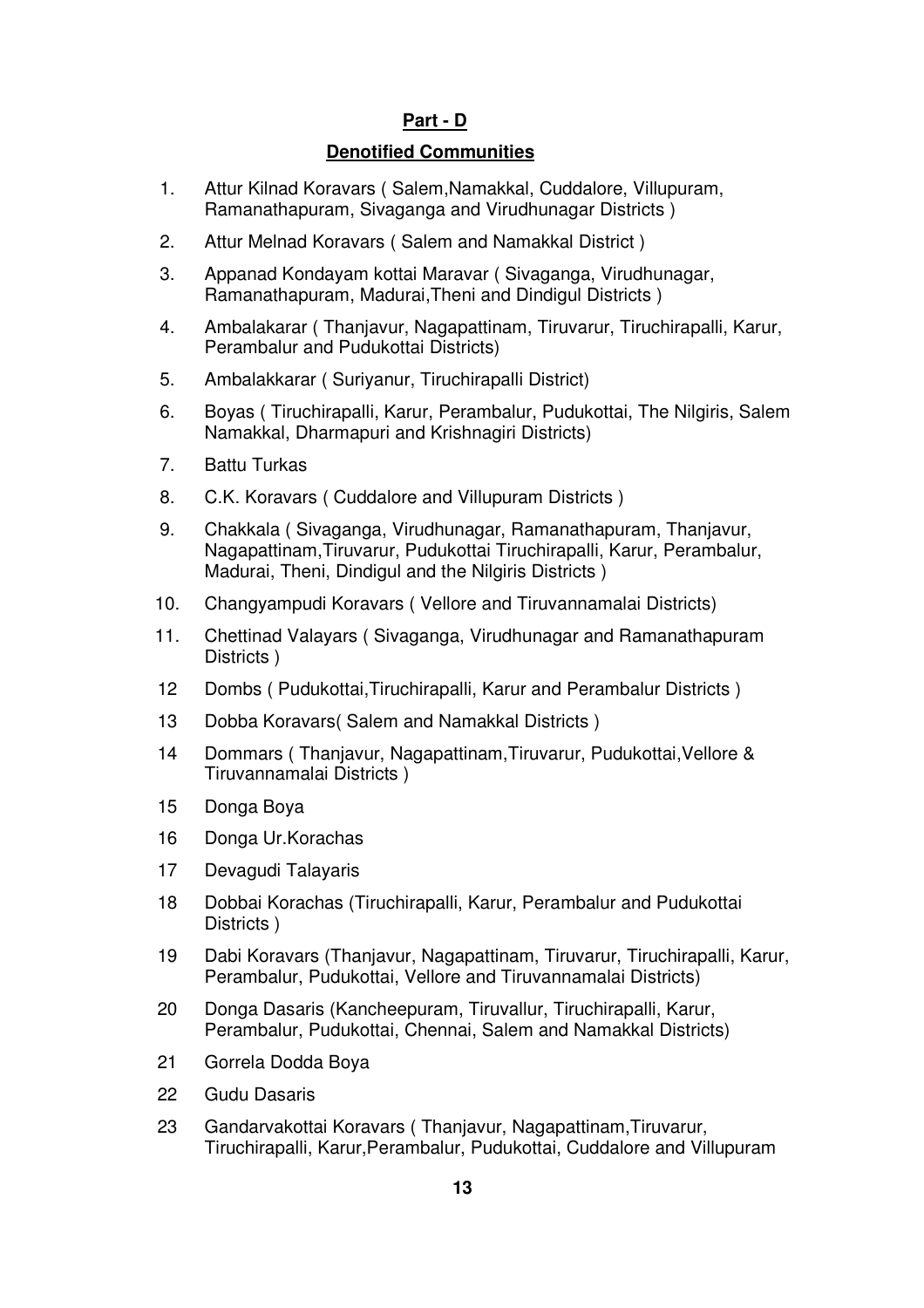Districts)

- 24 Gandarvakottai Kallars (Thanjavur, Nagapattinam,Tiruvarur & Pudukottai Districts)
- 25 Inji Koravars ( Thanjavur, Nagapattinam, Tiruvarur, Tiruchirapalli, Karur, Perambalur and Pudukottai Districts)
- 26 Jogis ( Kancheepuram,Tiruvallur, Chennai, Cuddalore, Villupuram, Vellore and Tiruvannamalai Districts)
- 27 Jambavanodai
- 28 Kaladis ( Sivaganga, Virudhunagar, Ramanathapuram, Madurai,Theni, Dindigul, Thanjavur, Nagapattinam,Tiruvarur, Pudukottai,Tiruchirapalli, Karur and Perambalur Districts)
- 29 Kal Oddars (Kancheepuram, Tiruvallur, Ramanathapuram, Sivaganga, Virudhunagar, Madurai, Theni, Dindigul,Pudukottai, Thanjavur, Nagapattinam,Tiruvarur, Tiruchirapalli, Karur,Perambalur, Tirunelveli, Toothukudi, Salem and Namakkal Districts)
- 30 Koravars (Kancheepuram, Tiruvallur, Ramanathapuram, Sivaganga, Virudhunagar, Pudukottai,Thanjavur, Nagapattinam, Thiruvarur, Tiruchirapalli, Karur, Perambalur, Tirunelveli, Thoothukudi, Chennai,Madurai, Theni, Dindigul and The Nilgiris District)
- 31 Kalinji Dabikoravars (Thanjavur, Nagapattinam, Tiruvarur and Pudukottai Districts )
- 32 Kootappal Kallars (Tiruchirapalli, Karur, Perambalur and Pudukottai Districts)
- 33 Kala Koravars (Thanjavur, Nagapattinam, Tiruvarur, Tiruchirapalli, Karur, Perambalur and Pudukottai Districts)
- 34 Kalavathila Boyas
- 35 Kepmaris (Kancheepuram,Tiruvallur, Pudukottai, Tiruchirapalli, Karur and Perambalur Districts )
- 36 Maravars (Thanjavur, Nagapattinam, Tiruvarur, Pudukottai, Ramanathapuram, Sivaganga, Virudhunagar, Tirunelveli and Toothukudi Districts )
- 37 Monda Koravars
- 38 Monda Golla (Salem and Namakkal Districts)
- 39 Mutlakampatti (Tiruchirapalli, Karur, Perambalur and Pudukottai Districts)
- 40 Nokkars (Tiruchirapalli, Karur, Perambalur and Pudukottai Districts)
- 41 Nellorepet Oddars ( Vellore and Tiruvannamalai Districts)
- 42 Oddars (Thanjavur, Nagapattinam, Tiruvarur, Tiruchirapalli,Karur, Perambalur, Pudukottai, Madurai, Theni and Dindigul Districts
- 43 Pedda Boyas (Tiruchirapalli, Karur, Perambalur and Pudukottai Districts)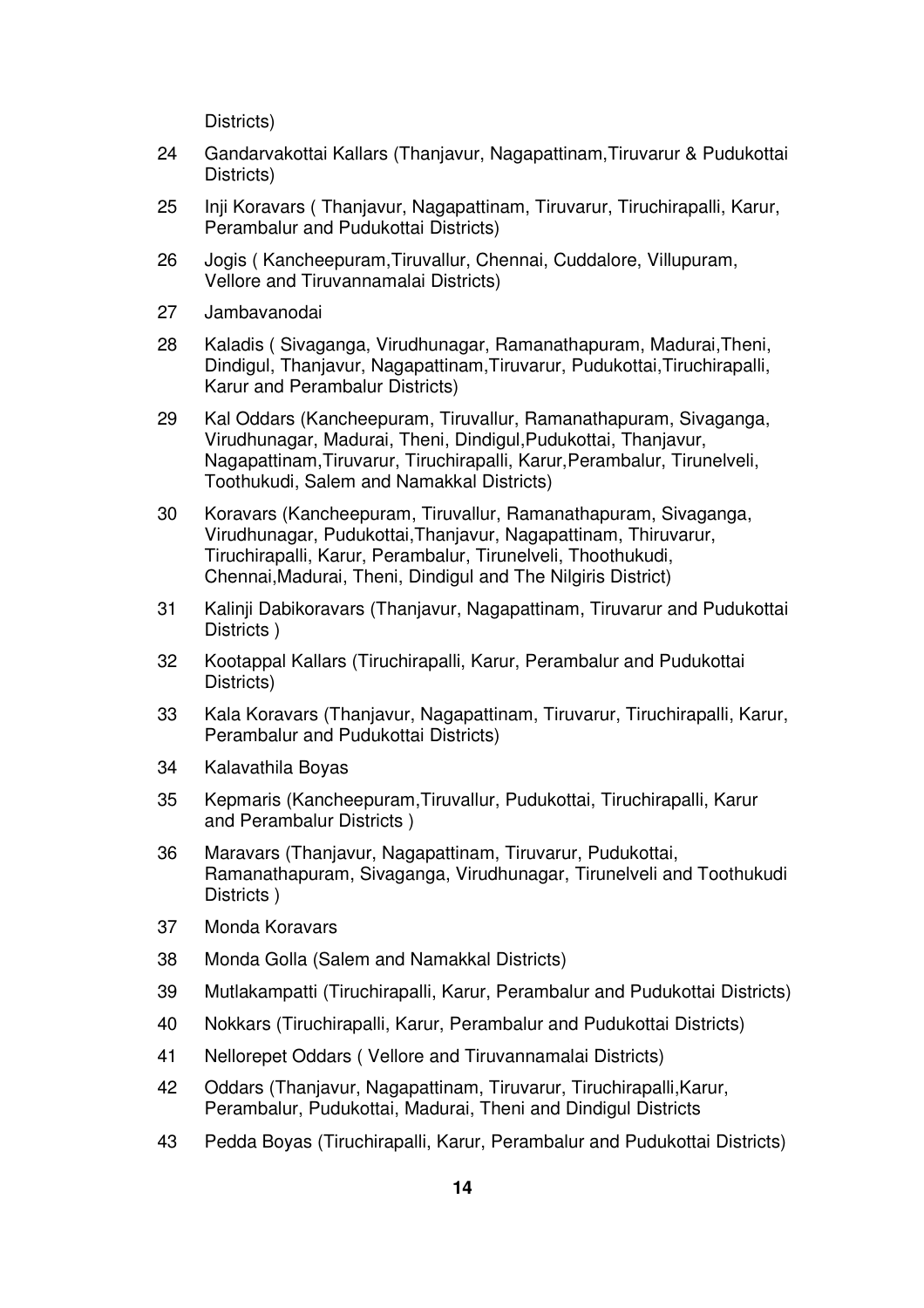- 44 Ponnai Koravars (Vellore and Tiruvannamalai Districts)
- 45 Piramalai Kallars ( Sivaganga, Virudhunagar, Ramanathapuram, Madurai, Theni, Dindigul, Pudukottai, Thanjavur, Nagapattinam and Tiruvarur Districts)
- 46 Peria Suriyur Kallars ( Tiruchirapalli, Karur, Perambalur and Pudukottai Districts)
- 47 Padayachi ( Vellayan Kuppam in Cuddalore District and Tennore in Tiruchirapalli District)
- 48 Punnan Vettuva Gounder ( Tiruchirapalli, Karur, Perambalur and Pudukottai Districts)
- 49 Servai ( Tiruchirapalli, Karur, Perambalur and Pudukottai Districts )
- 50 Salem Melnad Koravars (Madurai, Theni, Dindigul, Coimbatore, Erode, Pudukottai, Tiruchirapalli, Karur, Perambalur, Salem, Namakkal, Vellore and Tiruvannamalai Districts)
- 51 Salem Uppu Koravars (Salem and Namakkal Districts)
- 52 Sakkaraithamadai Koravars (Vellore and Tiruvannamalai Districts)
- 53 Saranga Palli Koravars
- 54 Sooramari Oddars (Salem and Namakkal Districts)
- 55 Sembanad Maravars (Sivaganga, Virudunagar and Ramanathapuram Districts)
- 56 Thalli Koravars(Salem and Namakkal Districts)
- 57 Telungapattti Chettis (Tiruchirapalli, Karur, Perambalur and Pudukottai Districts)
- 58 Thottia Naickers (Sivaganga , Virudunagar, Ramanathapuram, Kancheepuram,Tiruvallur, Thanjavur, Nagapattinam, Tiruvarur, Tiruchirapalli, Karur,Perambalur, Pudukottai, Tirunelveli, Thoothukudi, Salem, Namakkal Vellore, Tiruvannamalai, Coimbatore and Erode Districts)
- 59 Thogamalai Koravars or Kepmaris (Tiruchirapalli, Karur, Perambalur and Pudukottai Districts)
- 60 Uppukoravars or Settipalli Koravars (Thanjavur, Nagapattinam, Tiruvarur, Pudukottai, Madurai, Theni, Dindigul, Vellore and Tiruvannamalai Districts)
- 61 Urali Gounders (Tiruchirapalli, Karur, Perambalur and Pudukottai Districts)
- 62 Wayalpad or Nawalpeta Korachas
- 63 Vaduvarpatti Koravars (Madurai, Theni, Dindigul, Ramanathapuram, Sivaganga, Virudunagar, Tirunelveli, Thoothukudi, Tiruchirapalli, Karur, Perambalur and Pudukottai Districts)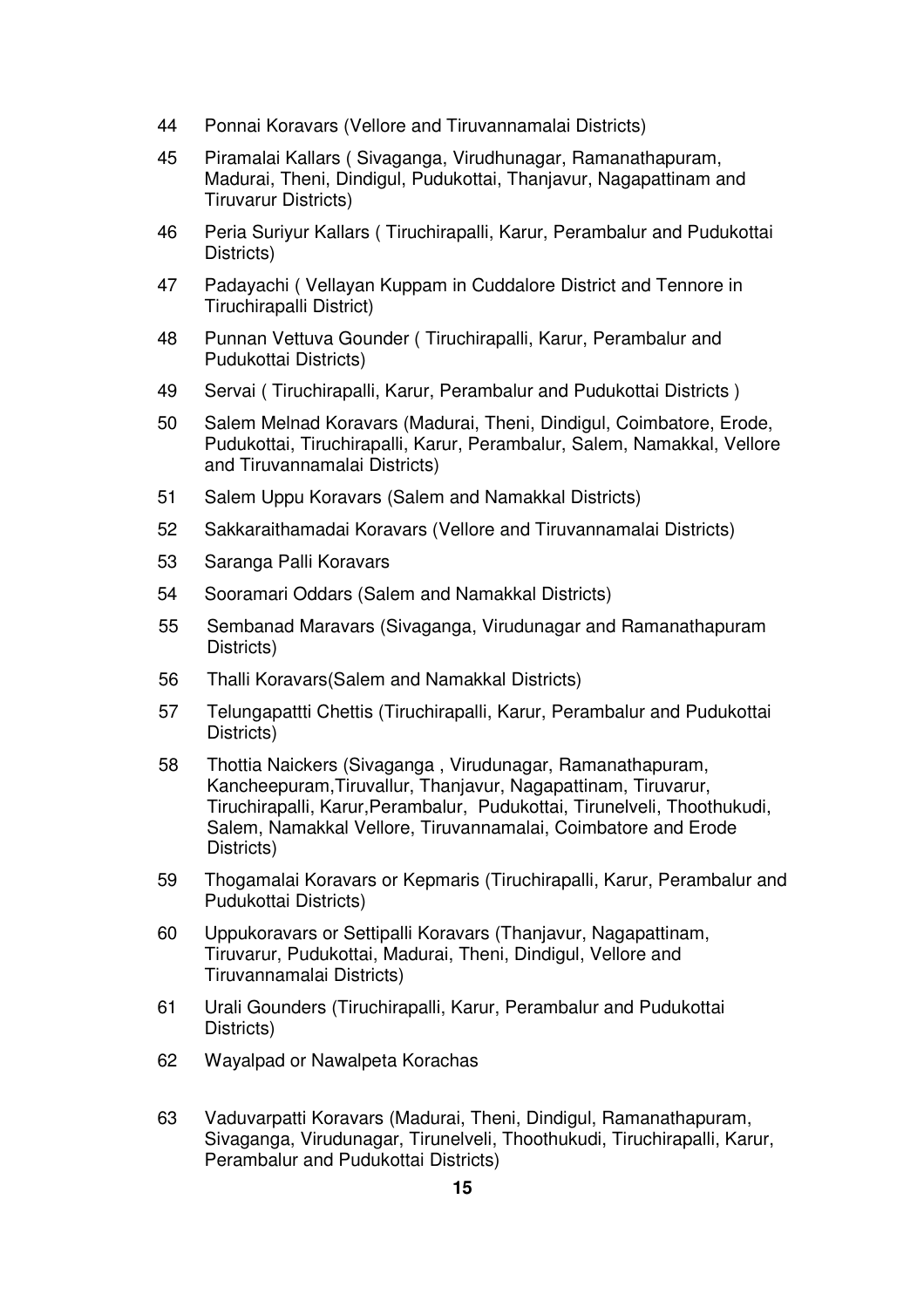- 64 Valayars (Madurai, Theni, Dindigul, Tiruchirapalli, Karur, Perambalur, Pudukottai,Erode and Coimbatore Districts)
- 65 Vettaikarar (Thanjavur, Nagapattinam, Tiruvarur and Pudukottai Districts)
- 66 Vetta Koravars (Salem and Namakkal Districts)
- 67 Varaganeri Koravars ( Tiruchirapalli, Karur, Perambalur and Pudukottai Districts)
- 68 Vettuva Gounder (Tiruchirapalli, Karur, Perambalur and Pudukottai Districts)

#### 2) **in Part- II** – **GENERAL RULES**,-

 (a) for the expression "Backward Classes (Other than Most Backward Classes and Denotified Communities) wherever occurs, the expression, "Backward Classes, (Other than Backward Class Muslims, Most Backward Classes and Denotified Communities), Backward Class Muslims" shall be substituted;

(b) in rule 22 -

 (1) for sub-rule (a), the following sub-rule and proviso shall be substituted namely :-

 "(a) The unit of selection for appointment, for the purpose of this rule, shall be two hundred, of which thirty six shall be reserved for the Scheduled Castes including six offered to Arunthathiyars on preferential basis amongst the Scheduled Castes, two for the Scheduled Tribes, fifty three for the Backward Classes (other than Backward Class Muslims, Most Backward Classes, and Denotified Communities), seven for the Backward Class Muslims, forty for the Most Backward Classes and the Denotified Communities and sixty two shall be filled on the basis of merit:

Provided that if even after filling up of the required appointments or posts reserved for Arunthathiyars amongst the Scheduled Castes in Schedule III to this part, if more number of qualified Arunthathiyars are available, such excess number of candidates of Arunthathiyars shall be entitled to compete with the other Scheduled Castes in the inter-se-merit among them and if any appointment or post reserved for Arunthathiyars remain unfilled for want of adequate number of qualified candidates, it shall be filled up by Scheduled Castes other than Arunthathiyars";

(2) for the explanation in sub-rule (c), the following explanation and provisos shall be substituted, namely:-

"Explanation.- The vacancies arising on and from the  $29<sup>th</sup>$  April 2009 shall be filled up as per Schedule III and all selections for appointment shall be started afresh from serial number one in the said Schedule III with effect on and from the said date: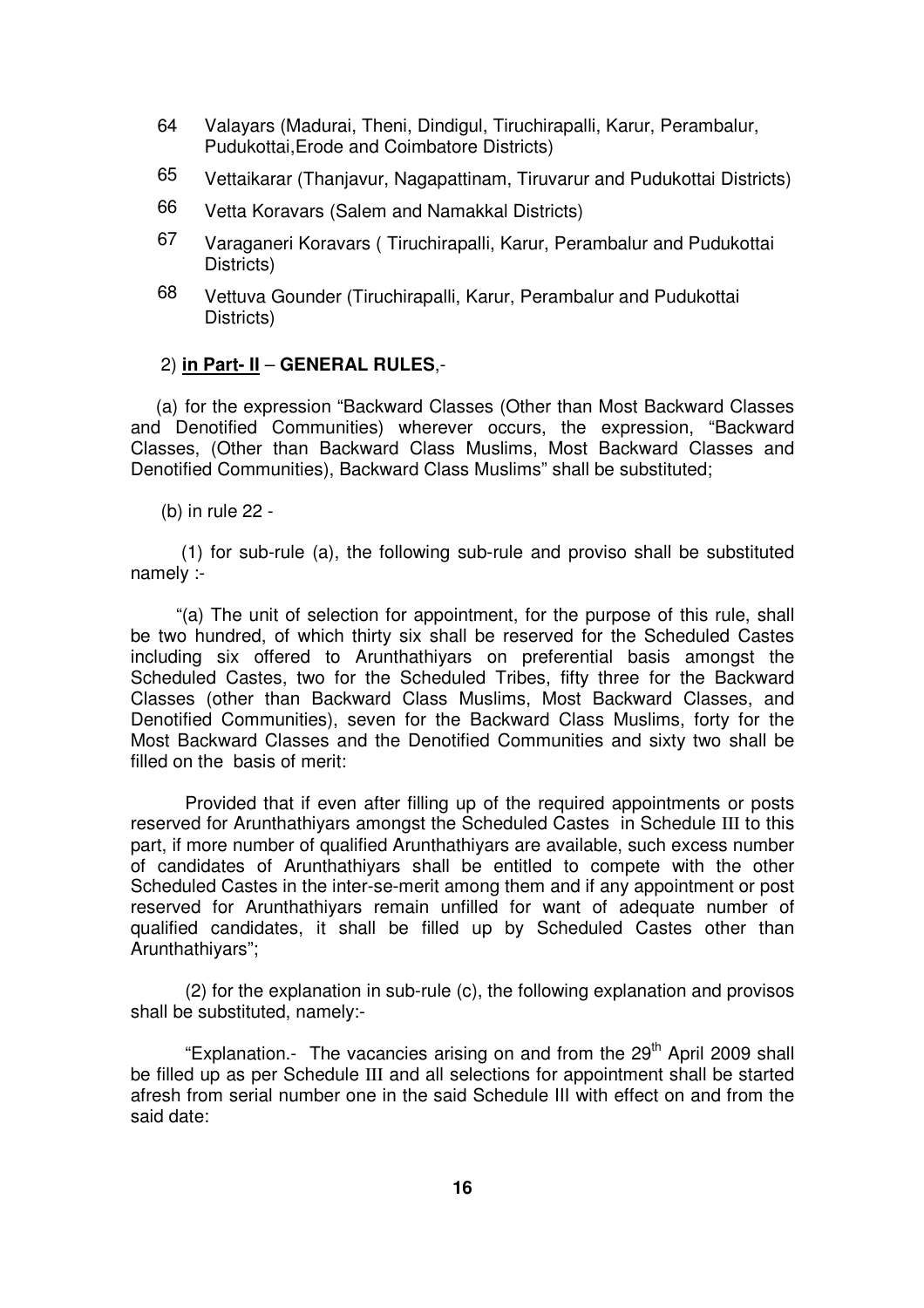Provided that the Notifications, if any, already made by any of the recruiting agencies on or after 15 th September 2007 with reference to 200 point roster prescribed in G.O.Ms.No.241, Personnel and Administrative Reforms (K) Department, dated.29.10.2007, G.O.Ms.No.101, Personnel and Administrative Reforms (K) Department, dated.30.05.2008 and in G.O.Ms.No.206, Personnel and Administrative Reforms (K) Department, dated.06.11.2008 need not be reopened and for further recruitments, the revised roster prescribed in the Schedule III shall be continued from the last turn upto which the selection was already made:

 Provided further that nothing contained in this rule shall adversely affect the publication of results by the Tamil Nadu Public Service Commission for the posts of Typist and Steno-Typist in Group IV Services (2007) and Veterinary Assistant Surgeon (2006-07) and Research Assistant, Institute of Veterinary and Preventive Medicine, Ranipet (2006-07 and 2007-08)";

(c) for Schedule III, the following Schedule shall be substituted, namely:-

# **SCHEDULE - III**

## **(See rule 22 ( c ))**

- 1. General Turn
- 2. Scheduled Castes (Arunthathiyars on preferential basis)
- 3. Most Backward Classes and Denotified Communities
- 4. Backward Classes (Other than Backward Class Muslims)
- 5. General Turn
- 6. Scheduled Castes
- 7. Most Backward Classes and Denotified Communities
- 8. Backward Classes (Other than Backward Class Muslims)
- 9. General Turn
- 10. Backward Classes (Other than Backward Class Muslims)
- 11. General Turn
- 12. Scheduled Castes
- 13. Most Backward Classes and Denotified Communities
- 14. Backward Classes (Other than Backward Class Muslims)
- 15. Backward Class Muslims
- 16. Scheduled Castes
- 17. Most Backward Classes and Denotified Communities
- 18. Backward Classes (Other than Backward Class Muslims)
- 19. General Turn
- 20. Backward Classes (Other than Backward Class Muslims)
- 21. General Turn
- 22. Scheduled Castes
- 23. Most Backward Classes and Denotified Communities
- 24. Backward Classes (Other than Backward Class Muslims)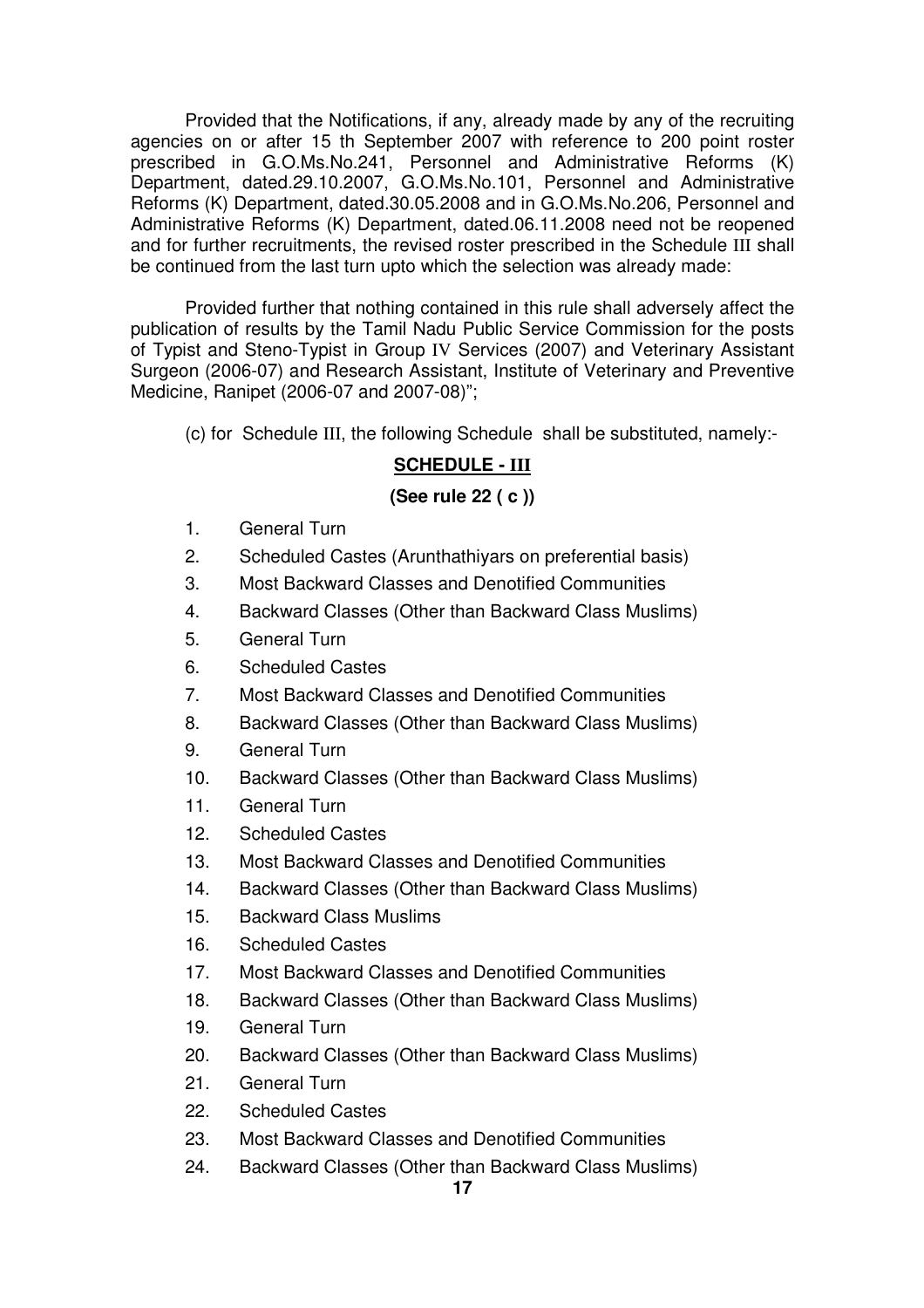- 25. General Turn
- 26. Scheduled Castes
- 27. General Turn
- 28. Most Backward Classes and Denotified Communities
- 29. General Turn
- 30. Backward Classes (Other than Backward Class Muslims)
- 31. General Turn
- 32. Scheduled Castes (Arunthathiyars on preferential basis)
- 33. Most Backward Classes and Denotified Communities
- 34. Backward Classes (Other than Backward Class Muslims)
- 35. General Turn
- 36. Scheduled Castes
- 37. Most Backward Classes and Denotified Communities
- 38. Backward Classes (Other than Backward Class Muslims)
- 39. General Turn
- 40. Backward Class Muslims
- 41. General Turn
- 42. Scheduled Castes
- 43. Most Backward Classes and Denotified Communities
- 44. Backward Classes (Other than Backward Class Muslims)
- 45. General Turn
- 46. Most Backward Classes and Denotified Communities
- 47. Backward Classes (Other than Backward Class Muslims)
- 48. General Turn
- 49. Backward Classes (Other than Backward Class Muslims)
- 50. Scheduled Tribes
- 51. General Turn
- 52. Scheduled Castes
- 53. Most Backward Classes and Denotified Communities
- 54. Backward Classes (Other than Backward Class Muslims)
- 55. General Turn
- 56. Scheduled Castes
- 57. Most Backward Classes and Denotified Communities
- 58. Backward Classes (Other than Backward Class Muslims)
- 59. General Turn
- 60. Backward Classes (Other than Backward Class Muslims)
- 61. General Turn
- 62. Scheduled Castes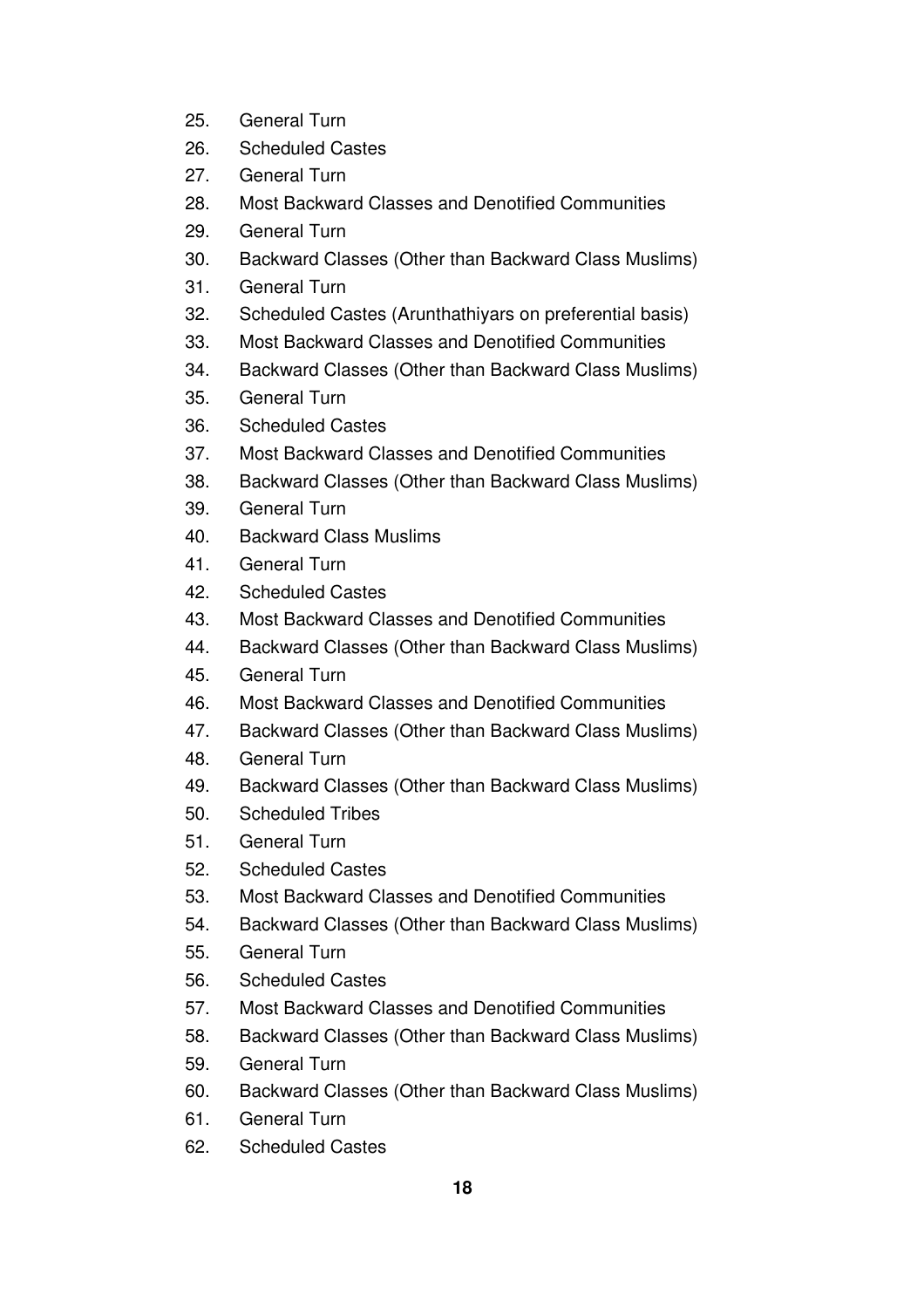- 63. Most Backward Classes and Denotified Communities
- 64. Backward Classes (Other than Backward Class Muslims)
- 65. General Turn
- 66. Scheduled Castes (Arunthathiyars on preferential basis)
- 67. Most Backward Classes and Denotified Communities
- 68. Backward Classes (Other than Backward Class Muslims)
- 69. General Turn
- 70. Backward Classes (Other than Backward Class Muslims)
- 71. General Turn
- 72. Scheduled Castes
- 73. Most Backward Classes and Denotified Communities
- 74. Backward Classes (Other than Backward Class Muslims)
- 75. General Turn
- 76. Scheduled Castes
- 77. Most Backward Classes and Denotified Communities
- 78. Backward Class Muslims
- 79. General Turn
- 80. Backward Classes (Other than Backward Class Muslims)
- 81. General Turn
- 82. Scheduled Castes
- 83. Most Backward Classes and Denotified Communities
- 84. Backward Classes (Other than Backward Class Muslims)
- 85. General Turn
- 86. Scheduled Castes
- 87. Most Backward Classes and Denotified Communities
- 88. Backward Classes (Other than Backward Class Muslims)
- 89. General Turn
- 90. Backward Classes ( Other than Backward Class Muslims)
- 91. General Turn
- 92. Scheduled Castes
- 93. Most Backward Classes and Denotified Communities
- 94. Backward Classes (Other than Backward Class Muslims)
- 95. General Turn
- 96. Most Backward Classes and Denotified Communities
- 97. Backward Classes (Other than Backward Class Muslims)
- 98. General Turn
- 99. Backward Class Muslims
- 100. General Turn.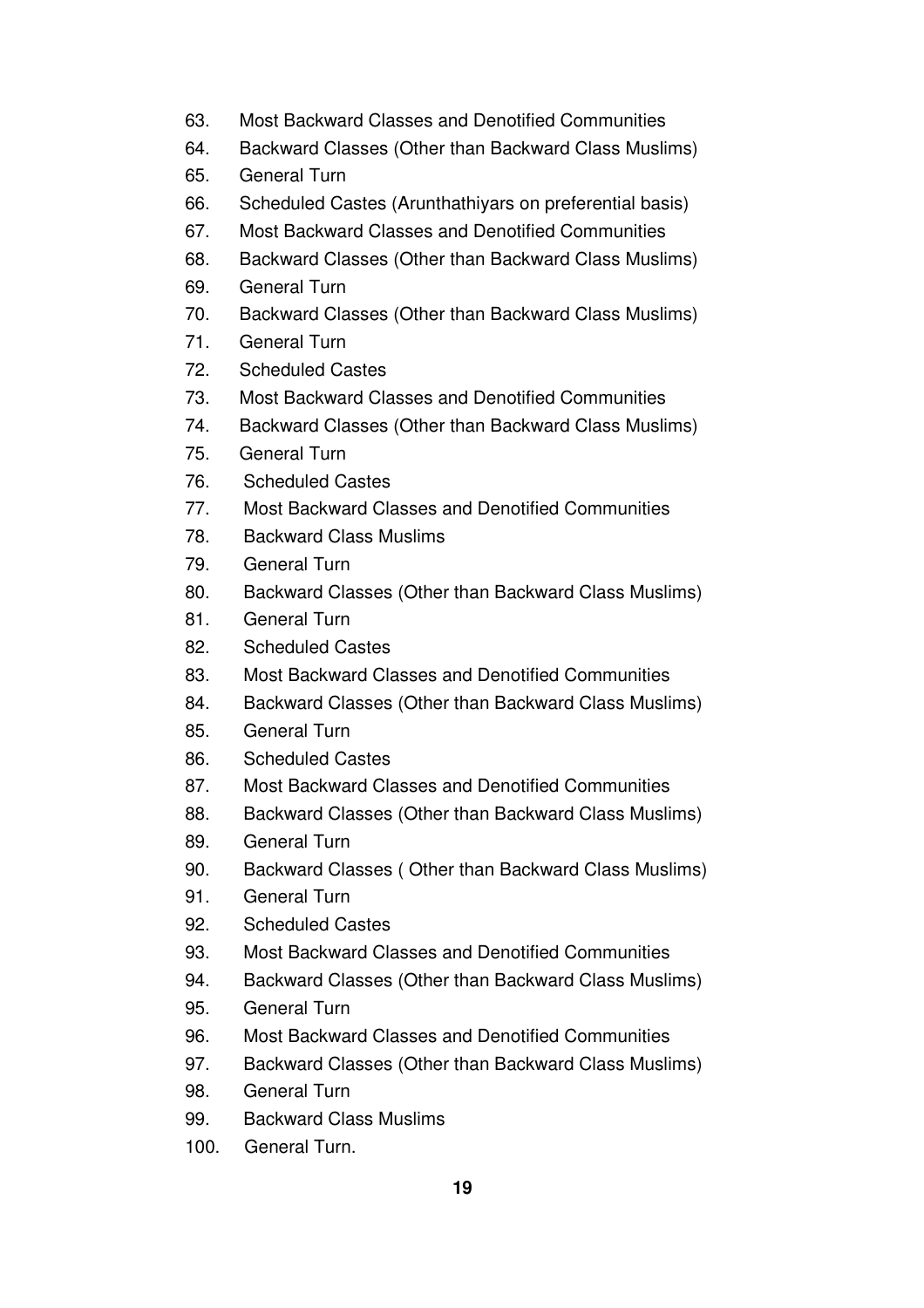- 101. Most Backward Classes and Denotified Communities
- 102. Scheduled Castes (Arunthathiyars on preferential basis)
- 103. General Turn
- 104. Backward Classes (Other than Backward Class Muslims)
- 105. General Turn
- 106. Scheduled Castes
- 107. Most Backward Classes and Denotified Communities
- 108. Backward Classes (Other than Backward Class Muslims)
- 109. General Turn
- 110. Backward Classes (Other than Backward Class Muslims)
- 111. General Turn
- 112. Scheduled Castes
- 113. Most Backward Classes and Denotified Communities
- 114. Backward Classes (Other than Backward Class Muslims)
- 115. General Turn
- 116. Scheduled Castes
- 117. Most Backward Classes and Denotified Communities
- 118. Backward Classes (Other than Backward Class Muslims)
- 119. General Turn
- 120. Backward Classes (Other than Backward Class Muslims)
- 121. General Turn
- 122. Scheduled Castes
- 123. Most Backward Classes and Denotified Communities
- 124. Backward Classes (Other than Backward Class Muslims)
- 125. General Turn
- 126. Scheduled Castes
- 127. Most Backward Classes and Denotified Communities
- 128. Backward Classes (Other than Backward Class Muslims)
- 129. General Turn
- 130. Backward Class Muslims
- 131. General Turn
- 132. Scheduled Castes (Arunthathiyars on preferential basis)
- 133. Most Backward Classes and Denotified Communities
- 134. Backward Classes (Other than Backward Class Muslims)
- 135. General Turn
- 136. Scheduled Castes
- 137. Most Backward Classes and Denotified Communities
- 138. Backward Classes (Other than Backward Class Muslims)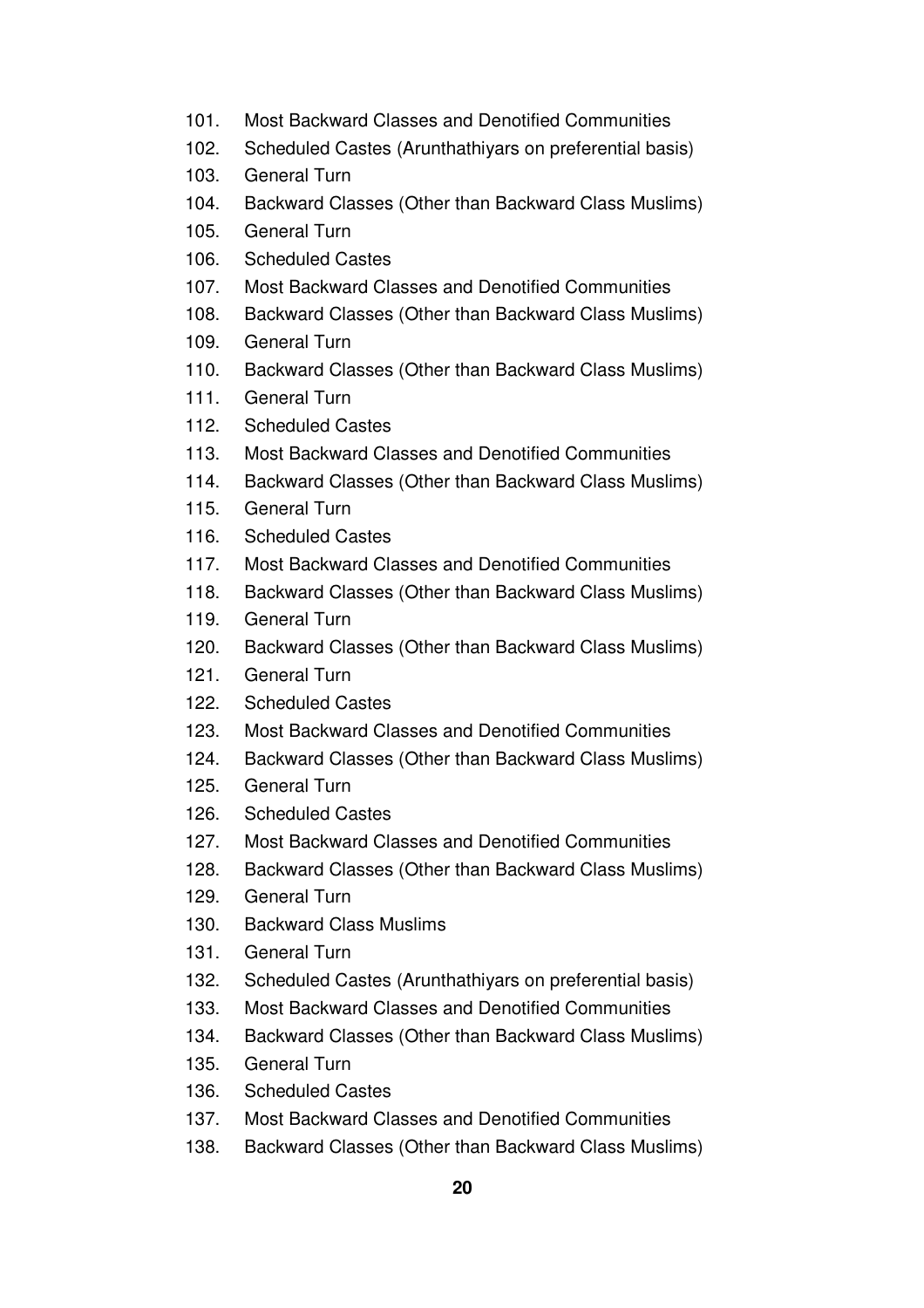- 139. General Turn
- 140. Backward Classes (Other than Backward Class Muslims)
- 141. General Turn
- 142. Scheduled Castes
- 143. Most Backward Classes and Denotified Communities
- 144. Backward Classes (Other than Backward Class Muslims)
- 145. General Turn
- 146. Most Backward Classes and Denotified Communities
- 147. Backward Classes (Other than Backward Class Muslims)
- 148. General Turn
- 149. Backward Classes (Other than Backward Class Muslims)
- 150. Scheduled Tribes
- 151. General Turn
- 152. Scheduled Castes
- 153. Most Backward Classes and Denotified Communities
- 154. Backward Classes (Other than Backward Class Muslims)
- 155. General Turn
- 156. Scheduled Castes
- 157. Most Backward Classes and Denotified Communities
- 158. Backward Class Muslims
- 159. General Turn
- 160. Backward Classes (Other than Backward Class Muslims)
- 161. General Turn
- 162. Scheduled Castes
- 163. Most Backward Classes and Denotified Communities
- 164. Backward Classes (Other than Backward Class Muslims)
- 165. General Turn
- 166. Scheduled Castes (Arunthathiyars on preferential basis)
- 167. Most Backward Classes and Denotified Communities
- 168. Backward Classes (Other than Backward Class Muslims)
- 169. General Turn
- 170. Backward Classes (Other than Backward Class Muslims)
- 171. General Turn
- 172. Scheduled Castes
- 173. Most Backward Classes and Denotified Communities
- 174. Backward Classes (Other than Backward Class Muslims)
- 175. General Turn
- 176. Scheduled Castes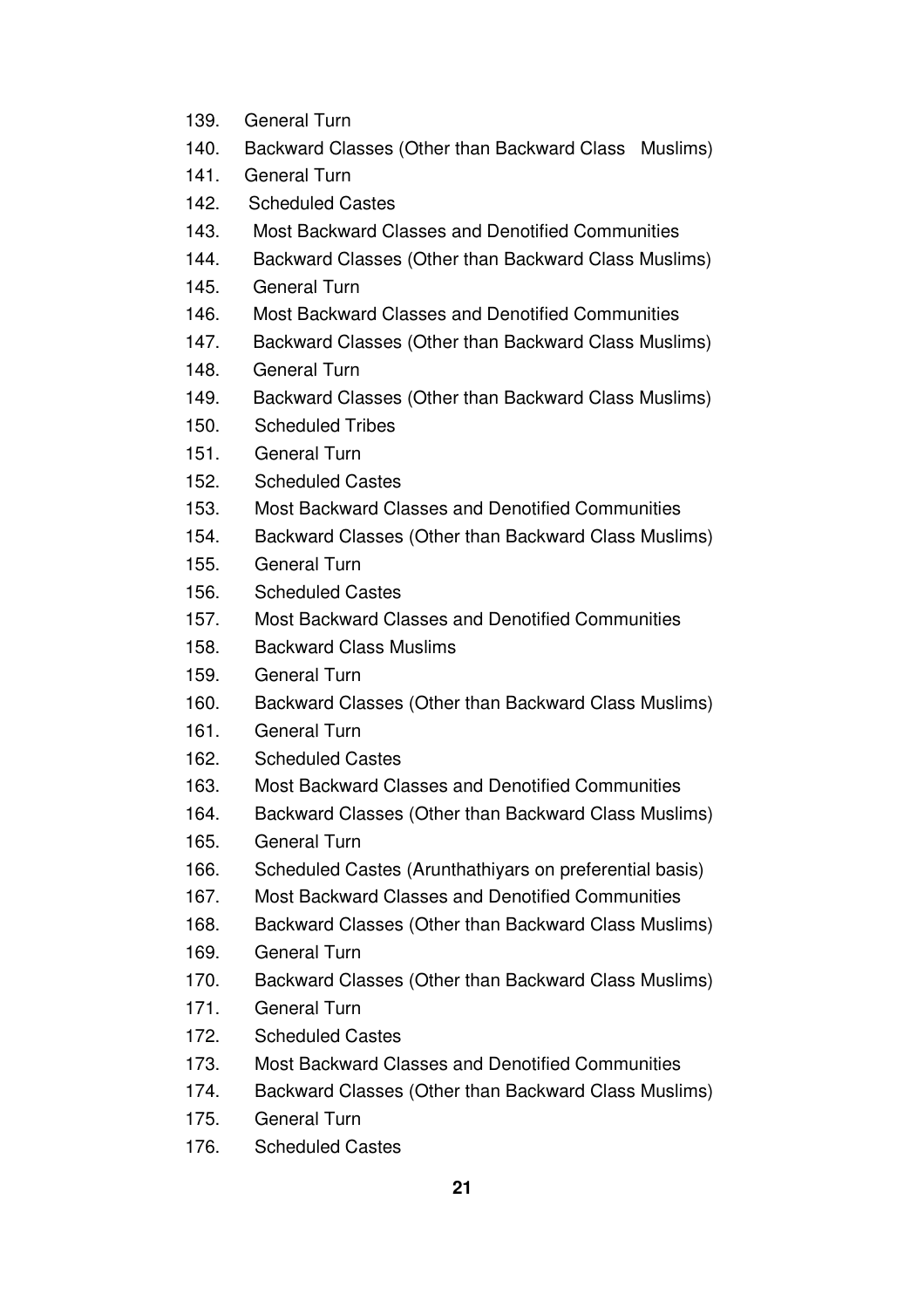- 177. Most Backward Classes and Denotified Communities
- 178. Backward Classes (Other than Backward Class Muslims)
- 179. General Turn
- 180. Backward Classes (Other than Backward Class Muslims)
- 181. General Turn
- 182. Scheduled Castes
- 183. Most Backward Classes and Denotified Communities
- 184. Backward Classes (Other than Backward Class Muslims)
- 185. General Turn
- 186. Scheduled Castes
- 187. Most Backward Classes and Denotified Communities
- 188. Backward Class Muslims
- 189. General Turn
- 190. Backward Classes (Other than Backward Class Muslims)
- 191. General Turn
- 192. Scheduled Castes
- 193. Most Backward Classes and Denotified Communities
- 194. Backward Classes (Other than Backward Class Muslims)
- 195. General Turn
- 196. Most Backward Classes and Denotified Communities
- 197. Backward Classes (Other than Backward Class Muslims)
- 198. General Turn
- 199. Backward Classes (Other than Backward Class Muslims)
- 200. General Turn.
- (d) for Schedule III B, the following Schedule shall be substituted, namely:-

# **SCHEDULE - III B**

### **(See rule 22 (ab))**

### **GENERAL TURN – EXSERVICEMEN**

| SI. No. | <b>ROTATION</b>                       | <b>TURN</b> |
|---------|---------------------------------------|-------------|
| 1)      | 1, 11, 21, 31, 41, 51, 61, 71, 81, 91 | 31, 98, 161 |
| 2)      | 2,12,22,32,42,52,62,72,82,92          | 27, 91, 155 |
| 3)      | 3,13,23,33,43,53,63,73,83,93          | 21, 85, 148 |
| 4)      | 4, 14, 24, 34, 44, 54, 64, 74, 84, 94 | 11, 79, 141 |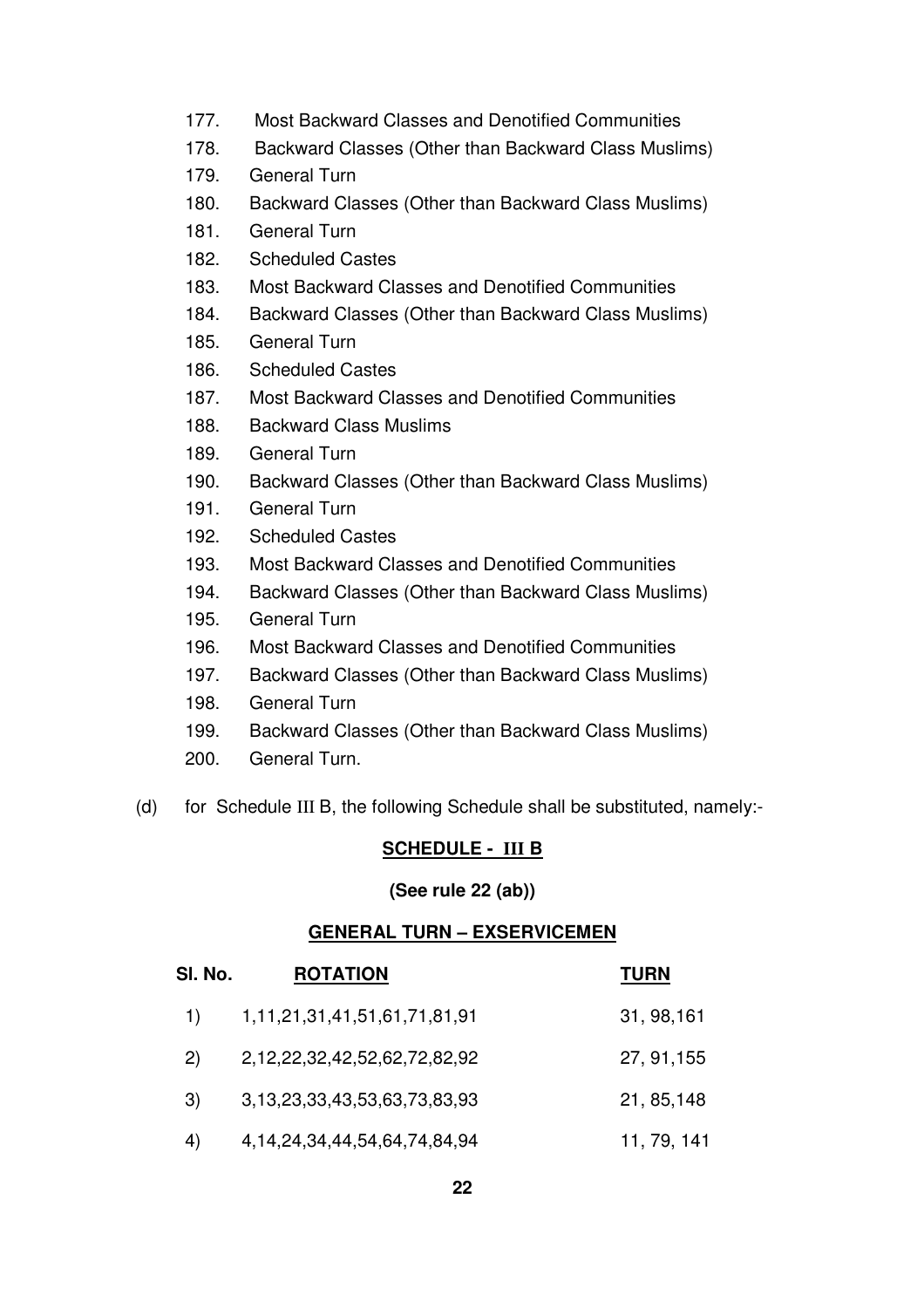| 5)  | 5, 15, 25, 35, 45, 55, 65, 75, 85, 95 | 5, 71, 135, 200 |
|-----|---------------------------------------|-----------------|
| 6)  | 6,16,26,36,46,56,66,76,86,96          | 65, 129, 195    |
| 7)  | 7, 17, 27, 37, 47, 57, 67, 77, 87, 97 | 59, 121, 189    |
| 8)  | 8,18,28,38,48,58,68,78,88,98          | 51, 115, 181    |
| 9)  | 9,19,29,39,49,59,69,79,89,99          | 45, 109, 175    |
| 10) | 10,20,30,40,50,60,70,80,90,100        | 39, 103, 169    |

#### **BACKWARD CLASSES (OTHER THAN BACKWARD CLASS MUSLIMS) - EX-SERVICEMEN**

| <u>S.No.</u> | <b>ROTATION</b>           | <u>TURN</u>  |
|--------------|---------------------------|--------------|
| (1)          | 1, 21, 41, 61, 81         | 38, 114, 190 |
| (2)          | 2, 22, 42, 62, 82         | 64, 140      |
| (3)          | 3, 23, 43, 63, 83         | 14, 90, 168  |
| (4)          | 4, 24, 44, 64, 84         | 44, 118, 194 |
| (5)          | 5, 25, 45, 65, 85         | 68, 144      |
| (6)          | 6, 26, 46, 66, 86         | 18, 94, 170  |
| (7)          | 7, 27, 47, 67, 87         | 47, 120, 197 |
| (8)          | 8, 28, 48, 68, 88         | 70, 147,     |
| (9)          | 9, 29, 49, 69, 89         | 20, 97, 174  |
| (10)         | 10, 30, 50, 70, 90        | 49, 124, 199 |
| (11)         | 11, 31, 51, 71, 91        | 74, 149      |
| (12)         | 12, 32, 52, 72, 92        | 24, 104, 178 |
|              | $(13)$ 13, 33, 53, 73, 93 | 54, 128      |
|              | $(14)$ 14, 34, 54, 74, 94 | 4, 80, 154   |
| (15)         | 15, 35, 55, 75, 95        | 30, 108, 180 |
|              | $(16)$ 16, 36, 56, 76, 96 | 58, 134      |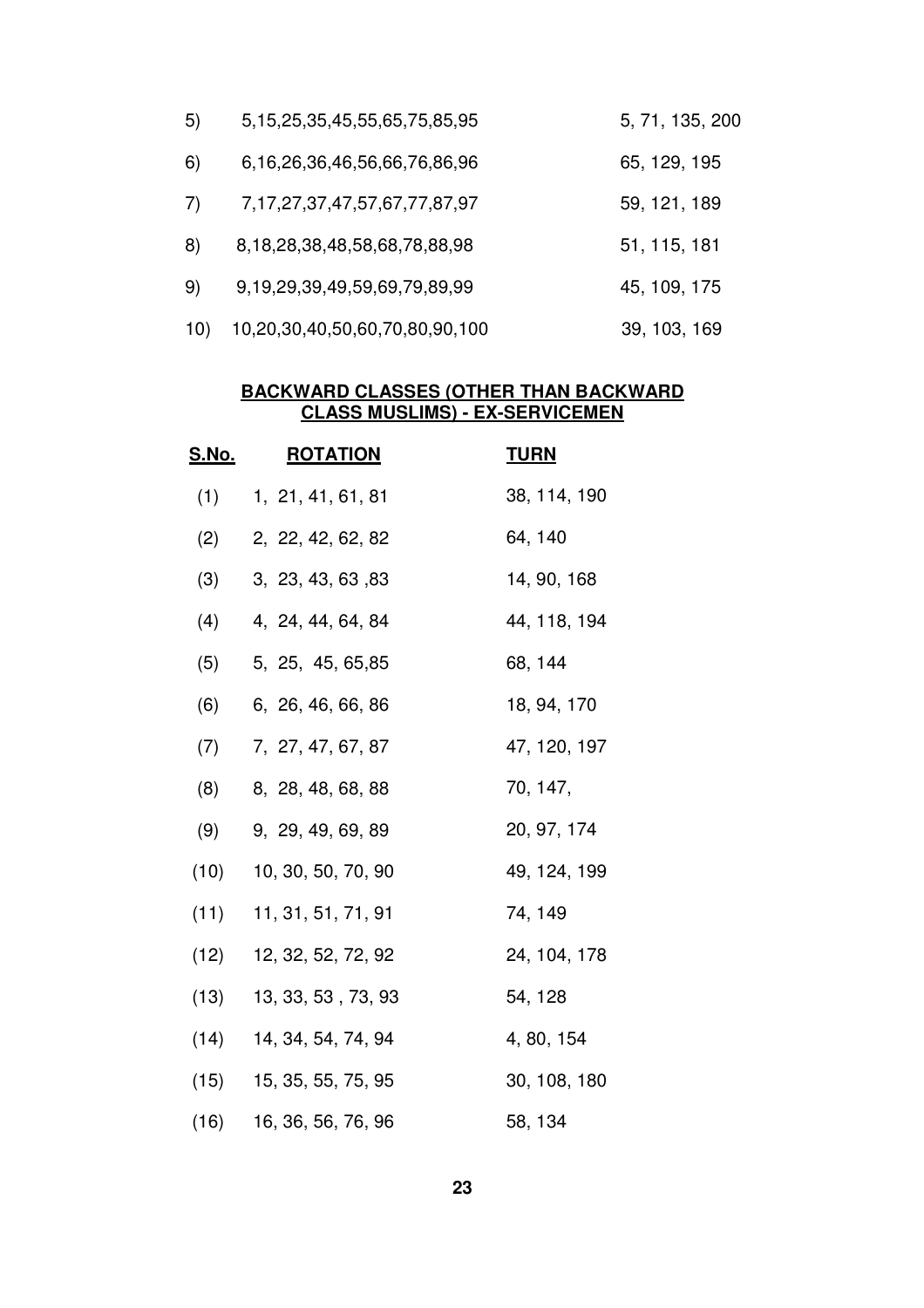| $(17)$ 17, 37, 57, 77, 97  | 8, 84, 160   |
|----------------------------|--------------|
| $(18)$ 18, 38, 58, 78, 98  | 34, 110, 184 |
| $(19)$ 19, 39, 59, 79, 99  | 60, 138      |
| $(20)$ 20, 40, 60, 80, 100 | 10, 88, 164  |

#### **BACKWARD CLASS MUSLIMS - EXSERVICEMEN**

|     | <b>ROTATION</b>    | <b>TURN</b> |
|-----|--------------------|-------------|
| 1)  | 2, 22, 42, 62, 82  | 78          |
| (2) | 5, 25, 45, 65, 85  | 40          |
| 3)  | 8, 28, 48, 68, 88  | 15          |
| 4)  | 10, 30, 50, 70, 90 | 188         |
| 5)  | 13, 33, 53, 73, 93 | 158         |
| 6)  | 16, 36, 56, 76, 96 | 130         |
| 7)  | 19, 39, 59, 79, 99 | 99          |

### **MOST BACKWARD CLASSES AND DENOTIFIED COMMUNITIES - EXSERVICEMEN**

| <b>ROTATION</b>    | <b>TURN</b> |
|--------------------|-------------|
| For every rotation | 46,146      |

# **SCHEDULE CASTE – EXSERVICEMEN**

# **ROTATION TURN**

1,3,5,7,9,11,13,15,17,19,21,23,25,27,29,31,33,35,37,39,41,43,45, 47,49,51,53,55,57,59,61,63,65,67,69,71,73,75,77,79,81,83,85,87, 89,91,93,95,97,99 62,192

2,4,6,8,10,12,14,16,18,20,22,24,26,28,30,32,34,36,38,40,42,44, 46,48,50,52,54,56,58,60,62,64,66,68,70,72,74,76,78,80,82,84,86, 88,90,92,94,96,98,100 126

## **SCHEDULE CASTE – (ARUNTHATHIYARS ON PREFERENTIAL BASIS) –EXSERVICEMEN**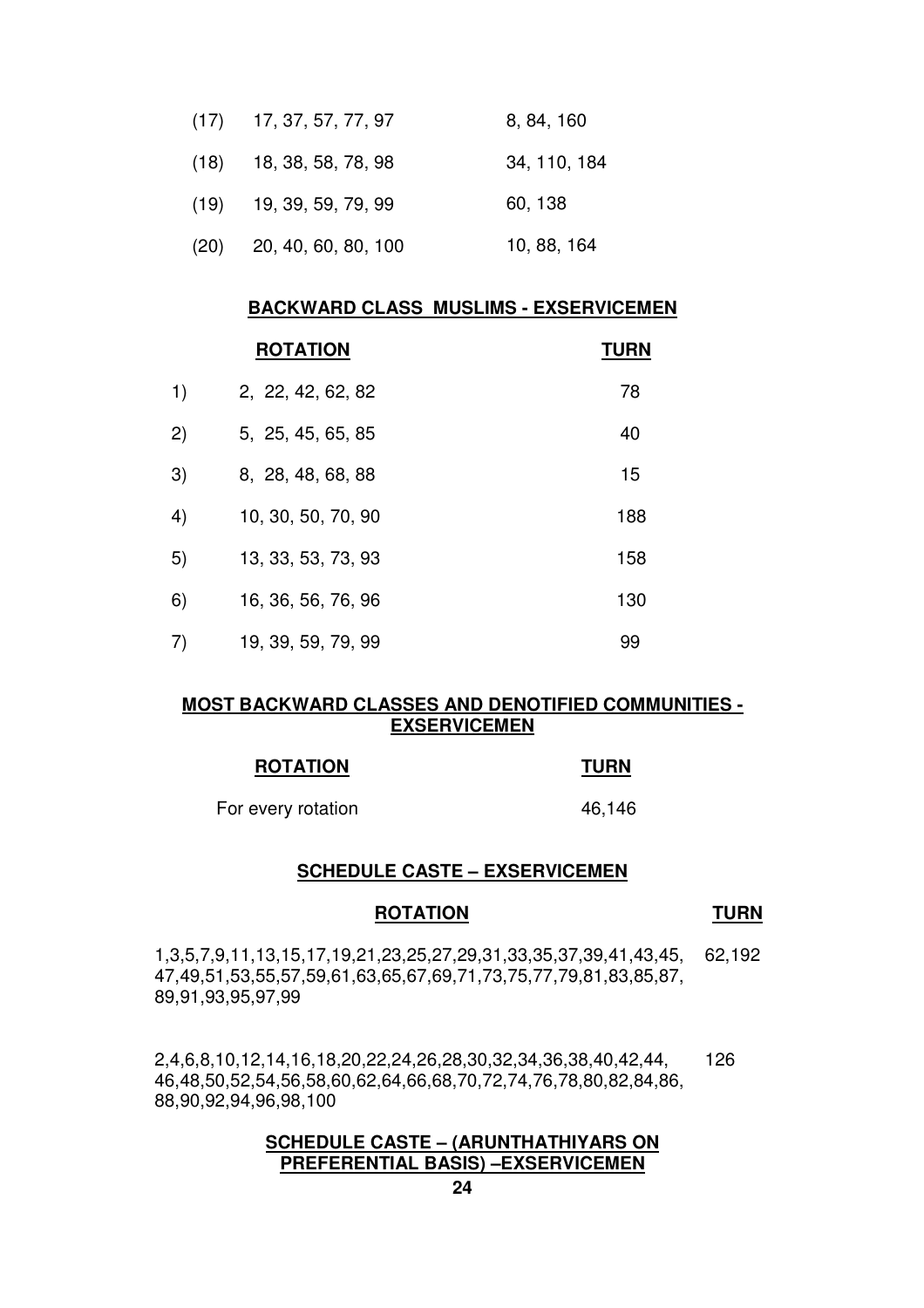| <b>ROTATION</b>                       | <b>TURN</b> |
|---------------------------------------|-------------|
| 2, 12, 22, 32, 42, 52, 62, 72, 82, 92 | 102         |
| 5, 15, 25, 35, 45, 55, 65, 75, 85, 95 | 166         |
| 9, 19, 29, 39, 49, 59, 69, 79, 89, 99 | 32.         |

#### **SCHEDULE TRIBES - EXSERVICEMEN**

#### **ROTATION TURN**

| 5, 15, 25, 35, 45, 55, 65, 75, 85, 95 | 150" |
|---------------------------------------|------|
|---------------------------------------|------|

(e) for Schedule IV, the following schedule shall be substituted, namely :-

### **"SCHEDULE - IV**

# **(See rule 21 ( c ))**

(i) In respect of posts to which the rule of reservation of appointment applies, with reference to the amended roster of rotation specified in SCHEDULE III to this part, all the turns noted against each of the rotation as specified below shall be set apart for women.

#### **GENERAL TURN - WOMEN**

## **ROTATION TURN**

| 1) | 1, 6, 11, 16, 21, 26, 31, 36, 41, 46      | 5, 19, 29, 39, 48, 61, 71, 81, 95, 103, 111  |
|----|-------------------------------------------|----------------------------------------------|
|    | 51,56,61,66,71,76,81,86,91,96             | 25, 135, 145, 159, 169, 179, 191, 200        |
| 2) | 2,7,12,17,22,27,32,37,42,47,52            | 9,25,31,41,55,65,75,89,98,105,119,           |
|    | 57,62,67,72,77,82,87,92,97                | 129, 139, 151, 161, 171, 185, 195,           |
| 3) | 3,8,13,18,23,28,33,38,43,48,53            | 1, 19, 27, 35, 48, 59, 69, 81, 91, 100, 111, |
|    | 58,63,68,73,78,83,88,93,98                | 121, 131, 145, 155, 165, 179, 189, 198       |
|    |                                           |                                              |
| 4) | 4, 9, 14, 19, 24, 29, 34, 39, 44, 49, 54  | 9,21,29,41,51,61,75,85,95,105,115            |
|    | 59,64,69,74,79,84,89,94,99,               | 125, 139, 148, 159, 171, 181, 191            |
| 5) | 5, 10, 15, 20, 25, 30, 35, 40, 45, 50, 55 | 1,11,25,35,45,55,69,79,89,100,109            |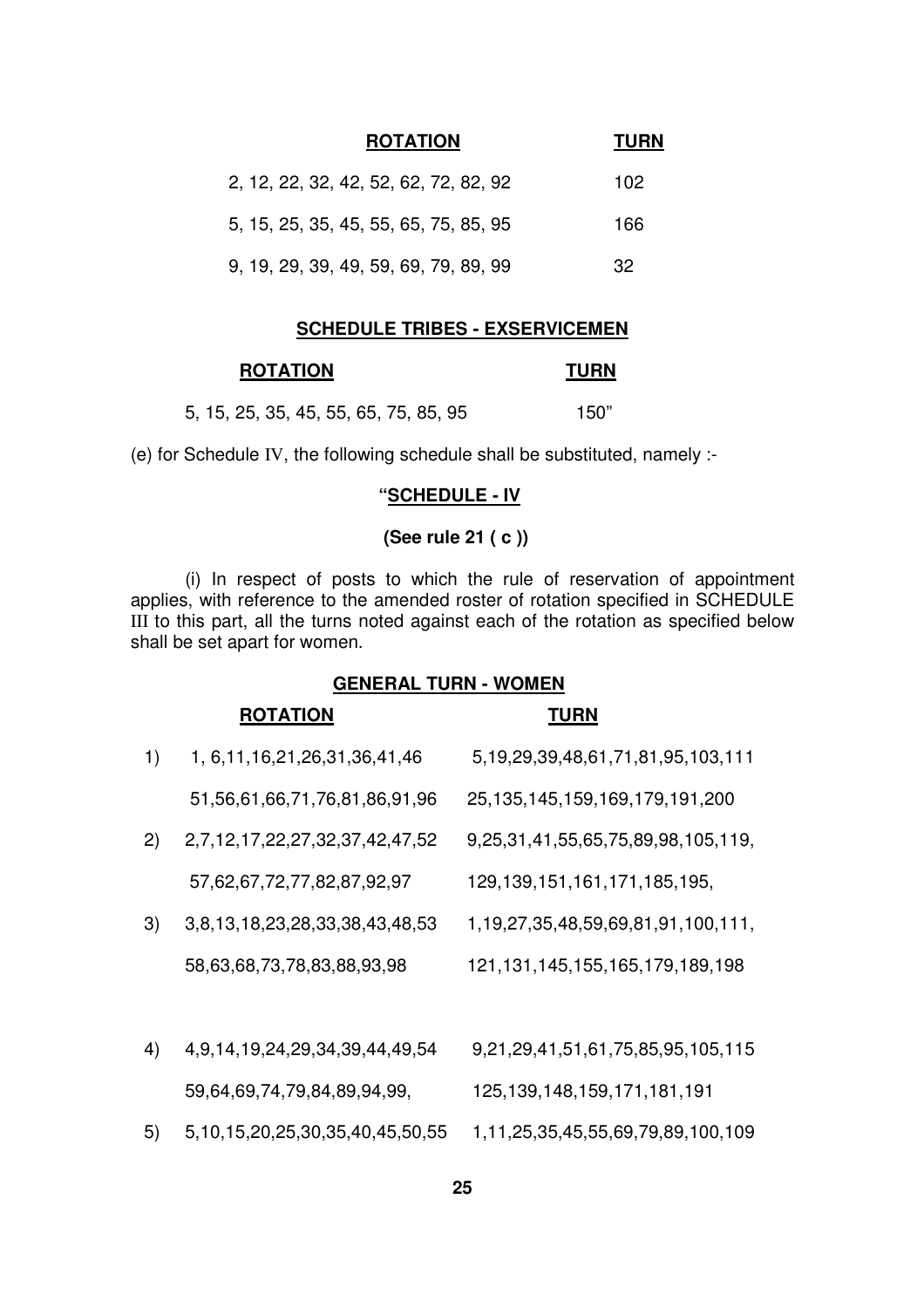60,65,70,75,80,85,90,95,100 119,131,141,151,165,175,185,198

### **BACKWARD CLASSES (OTHER THAN BACKWARD CLASS MUSLIMS) - WOMEN**

#### **S.No. ROTATION TURN**

- $(1)$  1, 11, 21, 31, 41, 51, 8,18,30,47,58,68,84,94,108,120,134,144,160, 61, 71, 81, 91 170, 180,197
- (2) 2, 12, 22, 32, 42, 52, 8,18,34,47,58,70,84,94,110,120,134,147,160, 62, 72, 82, 92 170, 184,197
- (3) 3, 13, 23, 33, 43, 53, 8,20,34,47,60,70,84,97,110,120,138,147,160, 63, 73, 83, 93 174, 184,197,
- (4) 4, 14, 24, 34, 44, 54, 10,20,34,49,60,70,88,97,110,124,138,147,164, 64, 74, 84, 94 174,184,199
- (5) 5, 15, 25, 35, 45, 55, 10,20,38,49,60,74,88,97,114,124,138,149,164, 65, 75, 85, 95 174,190,199
- (6) 6, 16, 26, 36, 46, 56, 66, 76, 86, 96 10,24,38,49,64,74,88,104,114,124,140,149,164, 178,190,199
- (7) 7, 17, 27, 37, 47, 57, 14,24,38,54,64,74,90,104,114,128,140,149,168, 67, 77, 87, 97 178,190
- (8) 8, 18, 28, 38, 48, 58, 4,14,24,44,54,64,80,90,104,118,128,140,154,168, 68, 78, 88, 98 178,194
- (9) 9, 19, 29, 39, 49, 59, 4,14,30,44,54,68,80,90,108,118,128,144,154,168, 69, 79, 89, 99 180,194
- (10) 10, 20, 30, 40, 50, 60,70, 80, 90, 100 4,18,30,44,58,68,80,94,108,118,134,144,154,170, 180,194

#### **BACKWARD CLASS MUSLIMS – WOMEN**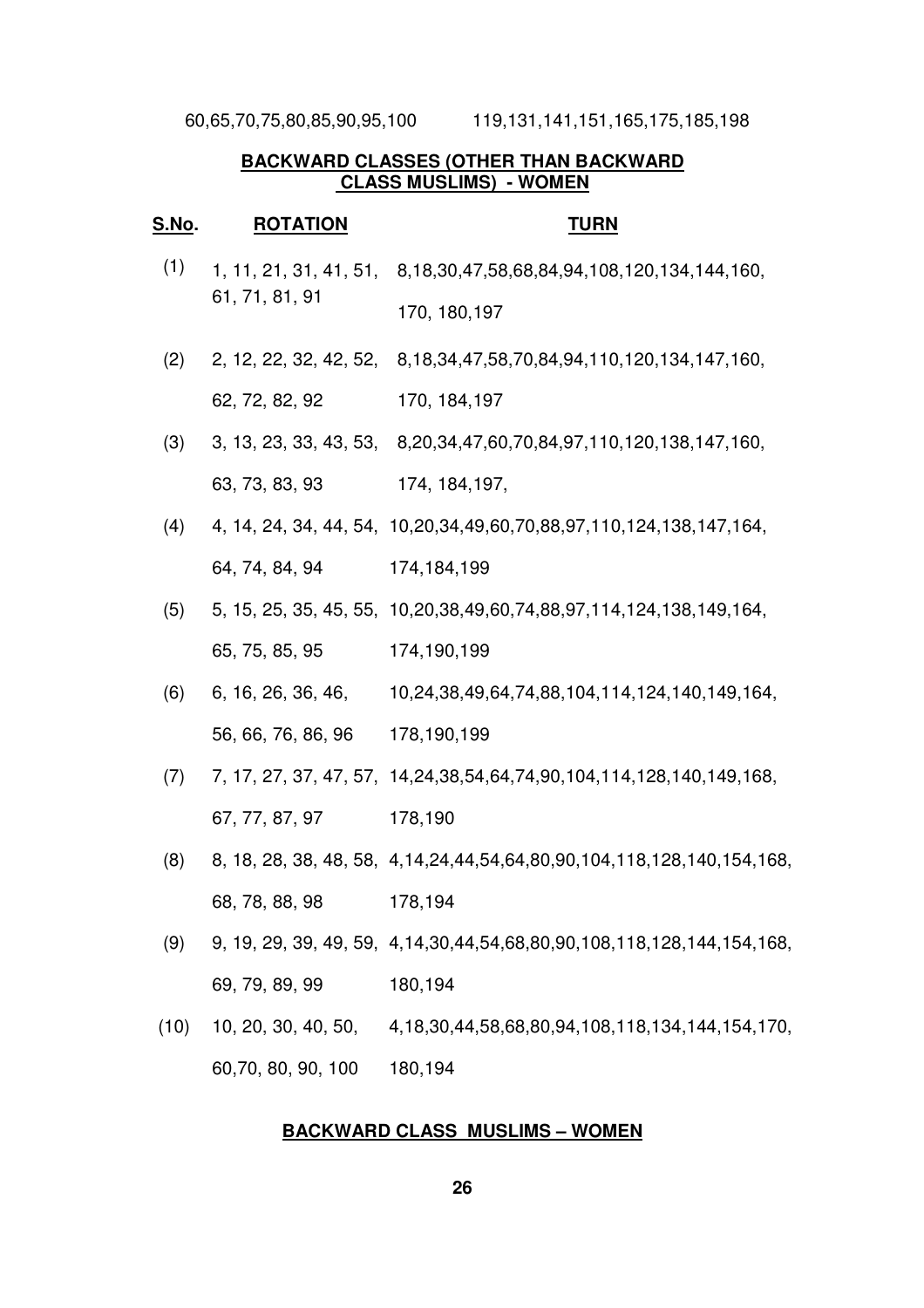|    | <b>ROTATION</b>                                                                   | <b>TURN</b> |
|----|-----------------------------------------------------------------------------------|-------------|
| 1) | 1, 10, 11, 20, 21, 30, 31, 40, 41, 50,<br>51, 60, 61, 70, 71, 80, 81, 90, 91, 100 | 40, 130     |
| 2) | 2,12,22,32,42,52,62,72,82,92                                                      | 15, 130     |
| 3) | 3, 13, 23, 33, 43, 53, 63, 73, 83, 93                                             | 15, 99      |
| 4) | 4, 14, 24, 34, 44, 54, 64, 74, 84, 94                                             | 15, 99, 188 |
| 5) | 5, 15, 25, 35, 45, 55, 65, 75, 85, 95                                             | 99, 188     |
| 6) | 6,16,26,36,46,56,66,76,86,96                                                      | 78, 188     |
| 7) | 7, 8, 17, 18, 27, 28, 37, 38, 47, 48,<br>57, 58, 67, 68, 77, 78, 87, 88, 97, 98   | 78, 158     |
| 8) | 9,19,29,39,49,59,69,79,89,99                                                      | 40, 158     |

# **MOST BACKWARD CLASSES AND DENOTIFIED COMMUNITIES – WOMEN**

### **ROTATION TURN**

For every rotation 7,23,43,57,73,93,107,123,143,157,173,193

# **SCHEDULED CASTE – WOMEN**

#### **ROTATION TURN**

IN EVERY ROTATION 12,26,52,76,92,116,142,162,182

# **SCHEDULED CASTE (ARUNTHATHIYARS ON PREFERENTIAL BASIS)- WOMEN**

| <b>ROTATION</b>                                             | <b>TURN</b> |
|-------------------------------------------------------------|-------------|
| 1,6,11,16,21,26,31,36,41,46,51,56,61,66,71,76,81,86,91,96   | 2, 102      |
| 2,7,12,17,22,27,32,37,42,47,52,57,62,67,72,77,82,87,92,97   | 2, 132      |
| 3,8,13,18,23,28,33,38,43,48,53,58,63,68,73,78,83,88,93,98   | 32, 132     |
| 4,9,14,19,24,29,34,39,44,49,54,59,64,69,74,79,84,89,94,99   | 66, 166     |
| 5,10,15,20,25,30,35,40,45,50,55,60,65,70,75,80,85,90,95,100 | 66          |

# **SCHEDULED TRIBES – WOMEN**

# **ROTATION TURN**

#### **27**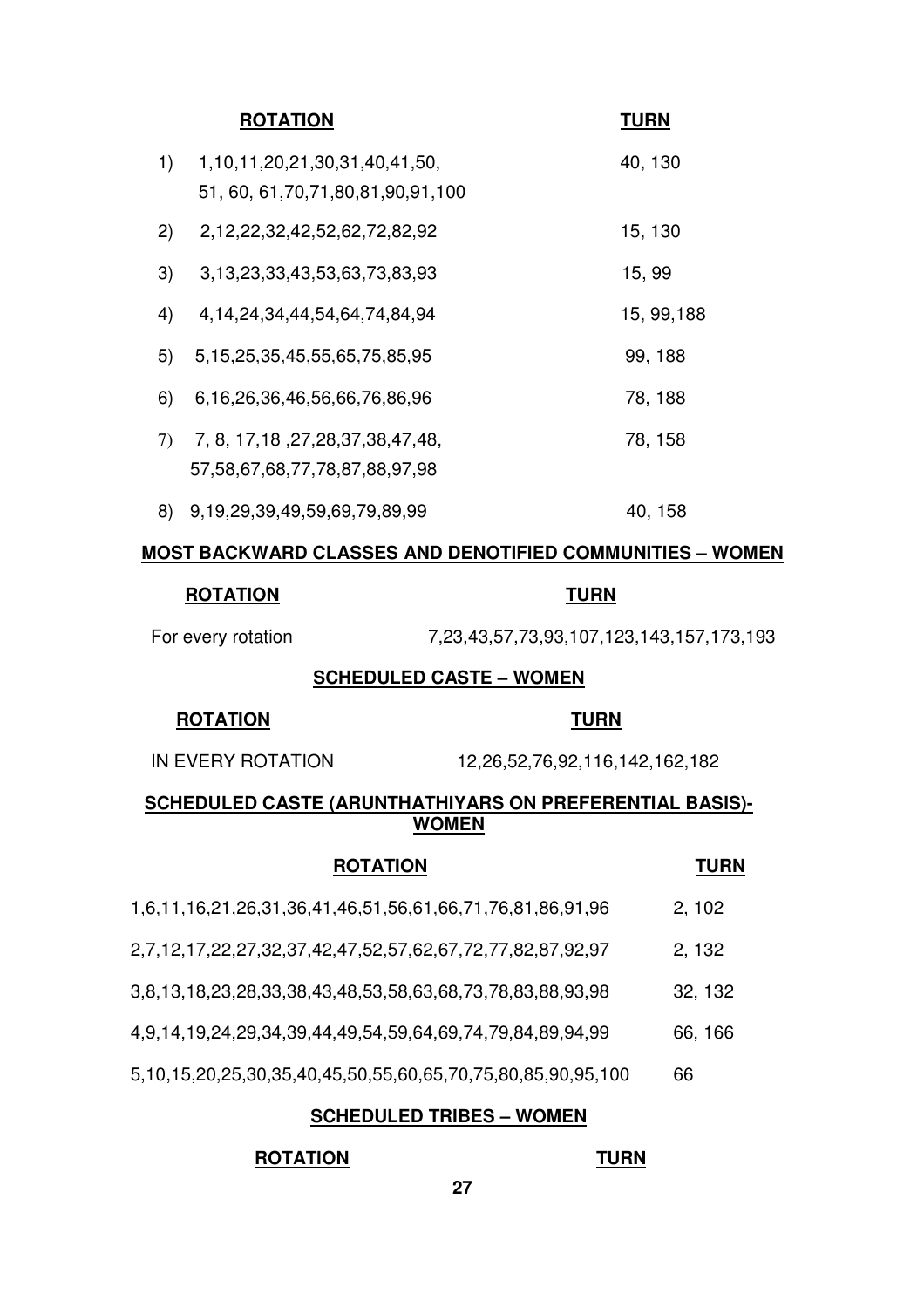- 1) 2,5,7,10,12,15,17,20,22,25,27,30 32,35,37,40,42,45,47,50,52,55,57 50 60,62,65,67,70,72,75,77,80,82,85 87,90,92,95,97,100 2) 3,8,13,18,23,28,33,38,43,48,53,58 150
	- 63,68,73,78,83,88,93,98

\*\* (ii) In respect of posts to which the rule of reservation of appointments does not apply, for every ten vacancies, the roster of reservation shall be follows:-

| 1. General | 6. Women    |  |
|------------|-------------|--|
| 2. General | 7. General  |  |
| 3. Women   | 8. General  |  |
| 4. General | 9. Women    |  |
| 5. General | 10. General |  |

\*\*[Substituted in G.O.Ms.No.105, P&AR (S) Department, dated 20th June 2000 w.e.f. 6.5.2000].

(iii) In respect of posts to which the rule of reservation of appointment applies, with reference to the existing roster of rotation specified in Schedule III to this part, all the turns noted under each category against each of the rotation as specified below shall be set apart for destitute widow:-

# **GENERAL TURN - DESTITUTE WIDOW**

| <b>ROTATION</b> |       |      |  | <b>TURN</b> |         |
|-----------------|-------|------|--|-------------|---------|
| 1) 1,           |       | 51,  |  |             | 5, 111, |
| 2)              | 2,    | - 52 |  |             | 25, 129 |
| 3)              | 3,    | 53   |  |             | 35, 145 |
| 4)              | 4,    | 54   |  |             | 51, 159 |
|                 | 5) 5, | 55   |  |             | 69, 175 |
| 6)              | 6,    | 56   |  |             | 81, 191 |
| 7)              | 7,    | 57   |  | 98          |         |
| 8)              | 8,    | 58   |  | 1,          | 111     |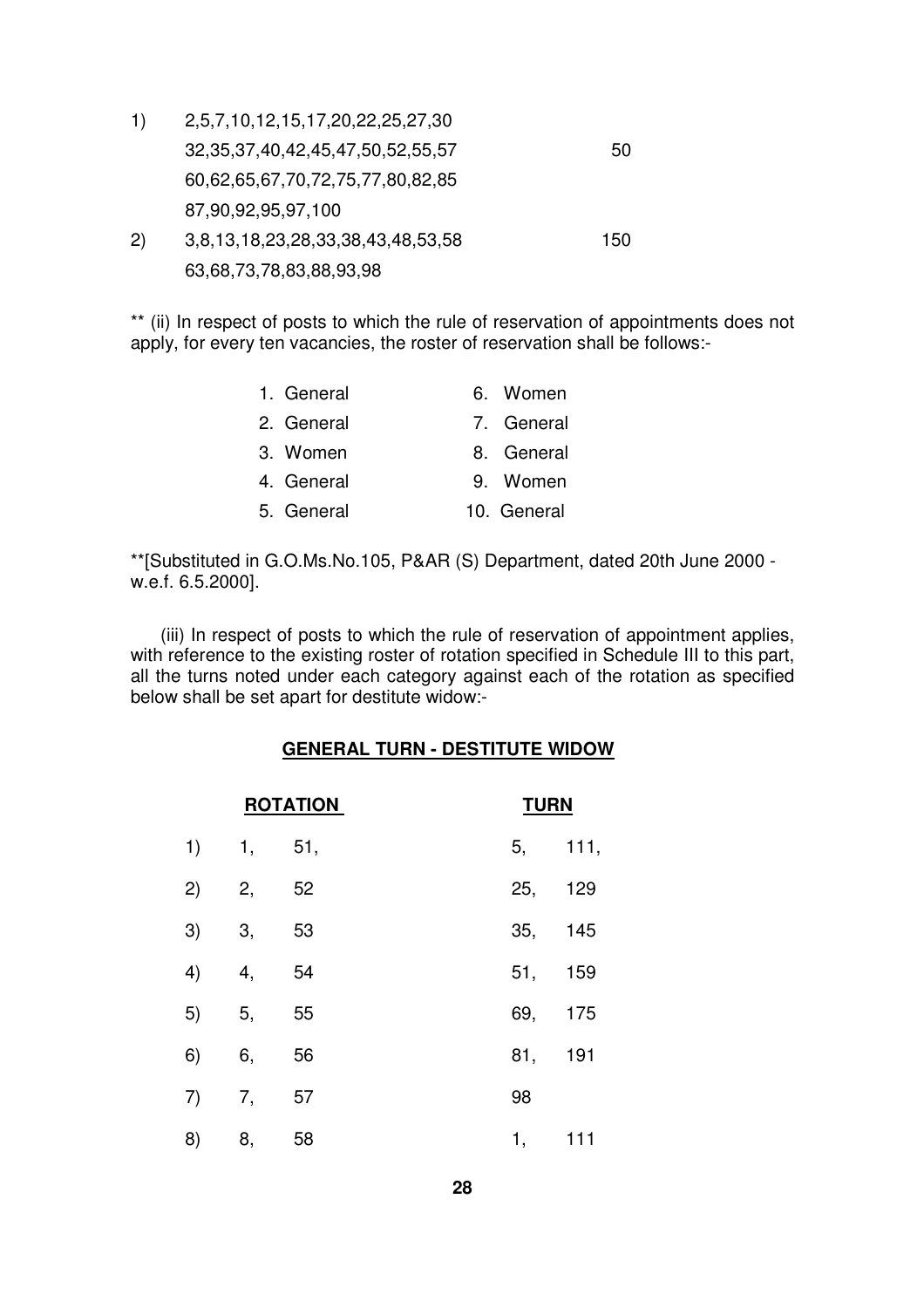|         | 9) 9, 59    |    |  |    | 21, 125 |     |
|---------|-------------|----|--|----|---------|-----|
|         | 10) 10, 60  |    |  |    | 35, 141 |     |
|         | 11) 11, 61  |    |  |    | 48, 159 |     |
|         | 12) 12, 62  |    |  |    | 65, 171 |     |
|         | 13) 13, 63  |    |  |    | 81,     | 189 |
|         | 14) 14, 64  |    |  |    | 95      |     |
|         | 15) 15, 65  |    |  |    | 1,      | 109 |
|         | 16) 16, 66  |    |  |    | 19,     | 125 |
|         | 17) 17, 67  |    |  |    | 31,     | 139 |
|         | 18) 18, 68  |    |  |    | 48, 155 |     |
|         | 19) 19, 69  |    |  |    | 61, 171 |     |
|         | 20) 20, 70  |    |  |    | 79, 185 |     |
|         | 21) 21, 71  |    |  |    | 95,     | 200 |
|         | 22) 22, 72  |    |  |    | 105     |     |
|         | 23) 23, 73  |    |  |    | 19,     | 121 |
|         | 24) 24, 74  |    |  |    | 29, 139 |     |
|         | 25) 25, 75  |    |  |    | 45, 151 |     |
|         | 26) 26, 76  |    |  |    | 61,     | 169 |
|         | 27) 27, 77  |    |  |    | 75, 185 |     |
|         | 28) 28, 78  |    |  |    | 91,     | 198 |
| 29) 29, |             | 79 |  |    | 105     |     |
|         | $30)$ 30,   | 80 |  |    | 11,     | 119 |
|         | $31)$ $31,$ | 81 |  |    | 29,     | 135 |
|         | 32) 32, 82  |    |  |    | 41,     | 151 |
|         | 33) 33, 83  |    |  |    | 59, 165 |     |
|         | 34) 34, 84  |    |  |    | 75,     | 181 |
|         |             |    |  | 29 |         |     |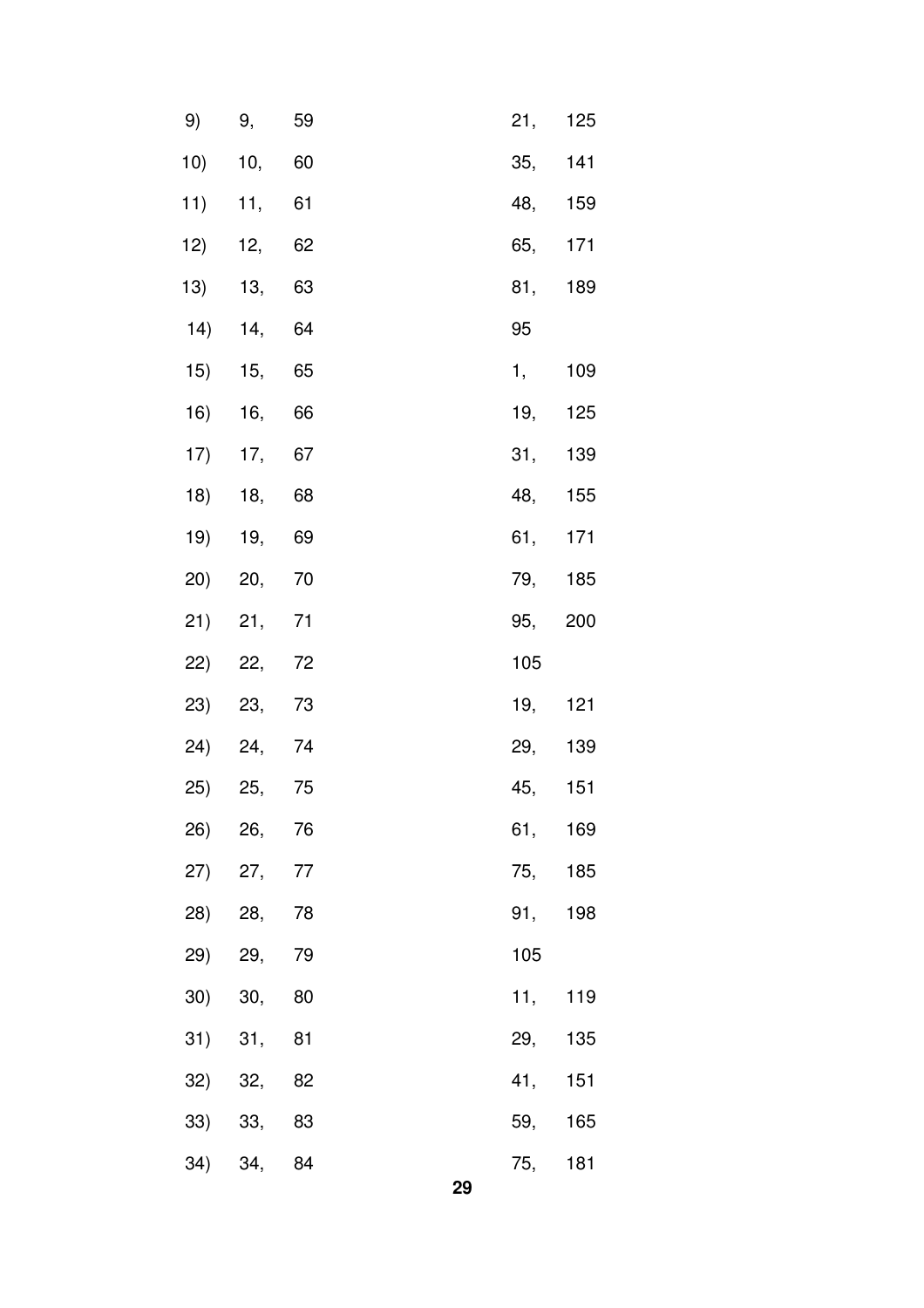| 35) 35, 85 | 89, 198  |  |
|------------|----------|--|
| 36) 36, 86 | 103      |  |
| 37) 37, 87 | 9, 119   |  |
| 38) 38, 88 | 27, 131  |  |
| 39) 39, 89 | 41, 148  |  |
| 40) 40, 90 | 55, 165  |  |
| 41) 41, 91 | 71, 179  |  |
| 42) 42, 92 | 89, 195  |  |
|            |          |  |
| 43) 43, 93 | 100      |  |
| 44) 44, 94 | $9,$ 115 |  |
| 45) 45, 95 | 25, 131  |  |
| 46) 46, 96 | 39, 145  |  |
| 47) 47, 97 | 55, 161  |  |
| 48) 48, 98 | 69, 179  |  |
| 49) 49, 99 | 85, 191  |  |

#### **BACKWARD CLASSES (OTHER THAN BACKWARD CLASS MUSLIMS) - DESTITUTE WIDOWS**

| S.No. | <b>ROTATION</b> | <b>TURN</b> |
|-------|-----------------|-------------|
| (1)   | 1,62            | 8, 134      |
| (2)   | $\overline{2}$  | 58, 184     |
| (3)   | 3,42,64         | 110         |
| (4)   | 4               | 34, 164     |
| (5)   | 5, 44, 66       | 88          |
| (6)   | 6               | 10, 140     |
| (7)   | 7, 46           | 64, 190     |
| (8)   | 8, 30, 69       | 118         |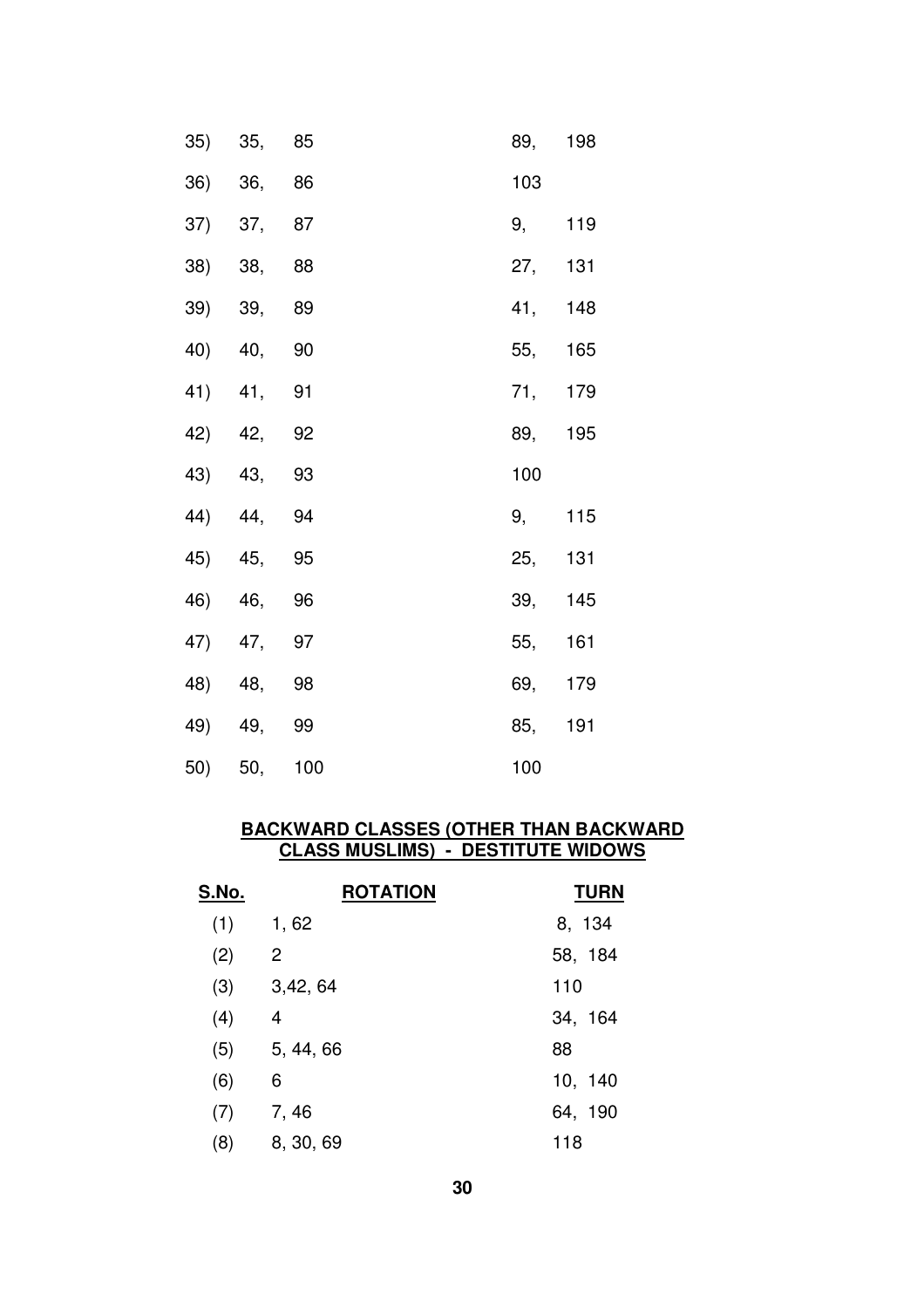| (9)       | 9, 48             | 44, 168 |
|-----------|-------------------|---------|
|           | $(10)$ 10, 32, 71 | 94      |
|           | $(11)$ 11, 50     | 18, 144 |
|           | $(12)$ 12, 73     | 70, 197 |
|           | $(13)$ 13, 52, 91 | 120     |
|           | $(14)$ 14, 75     | 49, 174 |
|           | $(15)$ 15, 54, 93 | 97      |
|           | $(16)$ 16, 77     | 24, 149 |
| (17)      | 17                | 74      |
|           | $(18)$ 18, 79     | 4, 128  |
| $(19)$ 19 |                   | 54, 180 |
|           | $(20)$ 20, 59, 81 | 108     |
| $(21)$ 21 |                   | 30, 160 |
|           | $(22)$ 22, 61, 83 | 84      |
| (23)      | 23                | 8, 138  |
|           | $(24)$ 24,63      | 60, 184 |
|           | $(25)$ 25, 47, 86 | 114     |
|           | $(26)$ 26, 65     | 38, 164 |
|           | $(27)$ 27, 49, 88 | 90      |
|           | $(28)$ 28, 67     | 14, 140 |
|           | $(29)$ 29, 90     | 68, 194 |
| (30)      | 31, 92            | 47, 170 |
| (31)      | 33, 94            | 20, 147 |
| (32)      | 34                | 70, 199 |
| (33)      | 35, 74, 96        | 124     |
| (34)      | 36                | 49, 178 |
| (35)      | 37, 76, 98        | 104     |
| (36)      | 38                | 24, 154 |
| (37)      | 39, 78, 100       | 80      |
| (38)      | 40                | 4, 134  |
| (39)      | 41,80             | 58, 180 |
| (40)      | 43, 82            | 34, 160 |
| (41)      | 45, 84            | 10, 138 |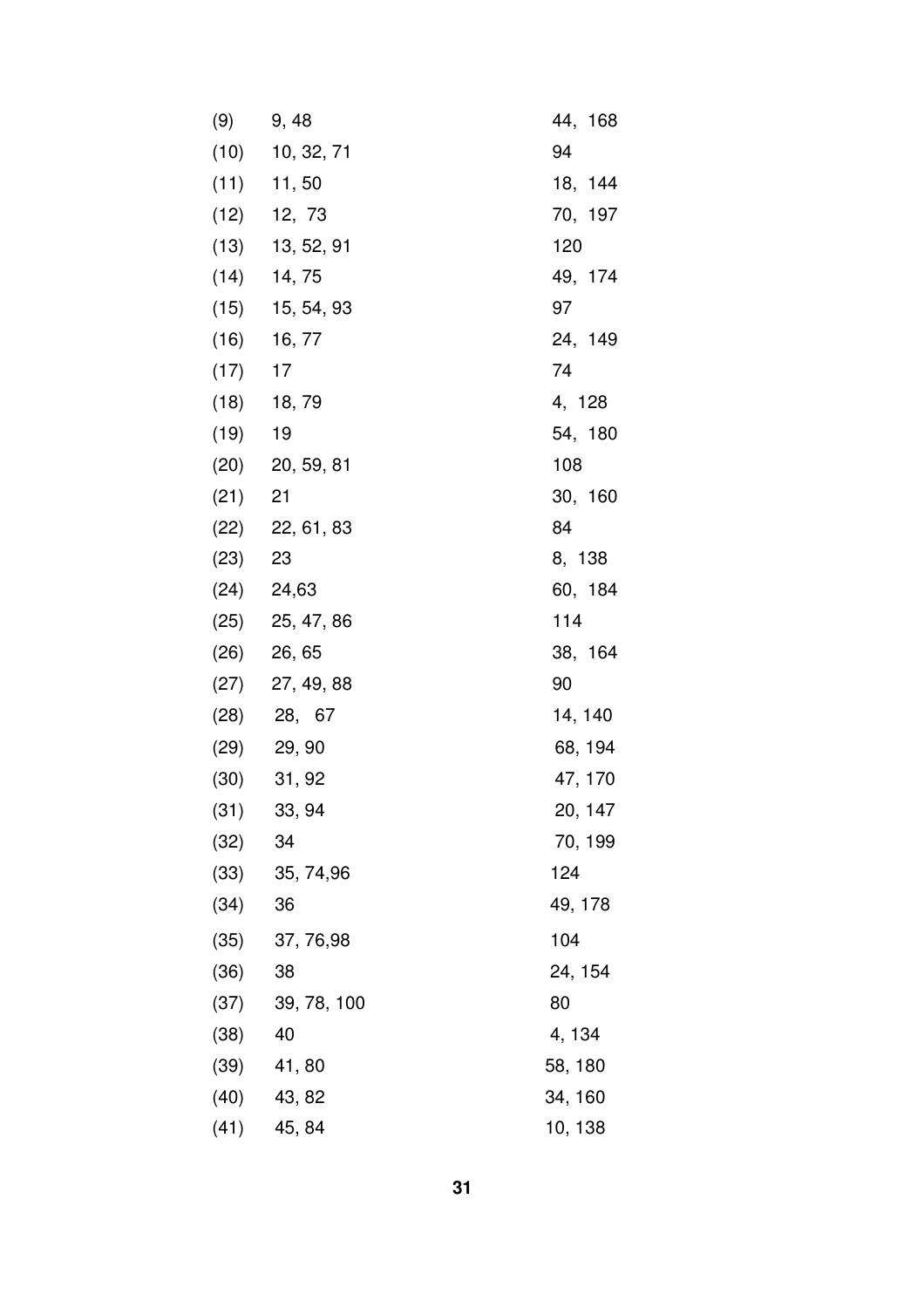| (42) | 51     | 68, 197 |
|------|--------|---------|
| (43) | 53     | 47, 174 |
| (44) | 55     | 20, 149 |
| (45) | 56, 95 | 74, 199 |
| (46) | 57     | 128     |
| (47) | 58, 97 | 54, 178 |
| (48) | 60, 99 | 30, 154 |
| (49) | 68     | 64, 194 |
| (50) | 70     | 44, 170 |
| (51) | 72     | 18, 147 |
| (52) | 85     | 60, 190 |
| (53) | 87     | 38, 168 |
| (54) | 89     | 14, 144 |

# **BACKWARD CLASS MUSLIMS - DESTITUTE WIDOW**

|    | <b>ROTATION</b> | <b>TURN</b> |
|----|-----------------|-------------|
| 1) | 1,20,39         | 40          |
| 2) | 5,24,86         | 188         |
| 3) | 10,72,91        | 130         |
| 4) | 15,34,53        | 99          |
| 5) | 29,48,67        | 158         |
| 6) | 44,63,82        | 15          |
| 7) | 58,77,96        | 78          |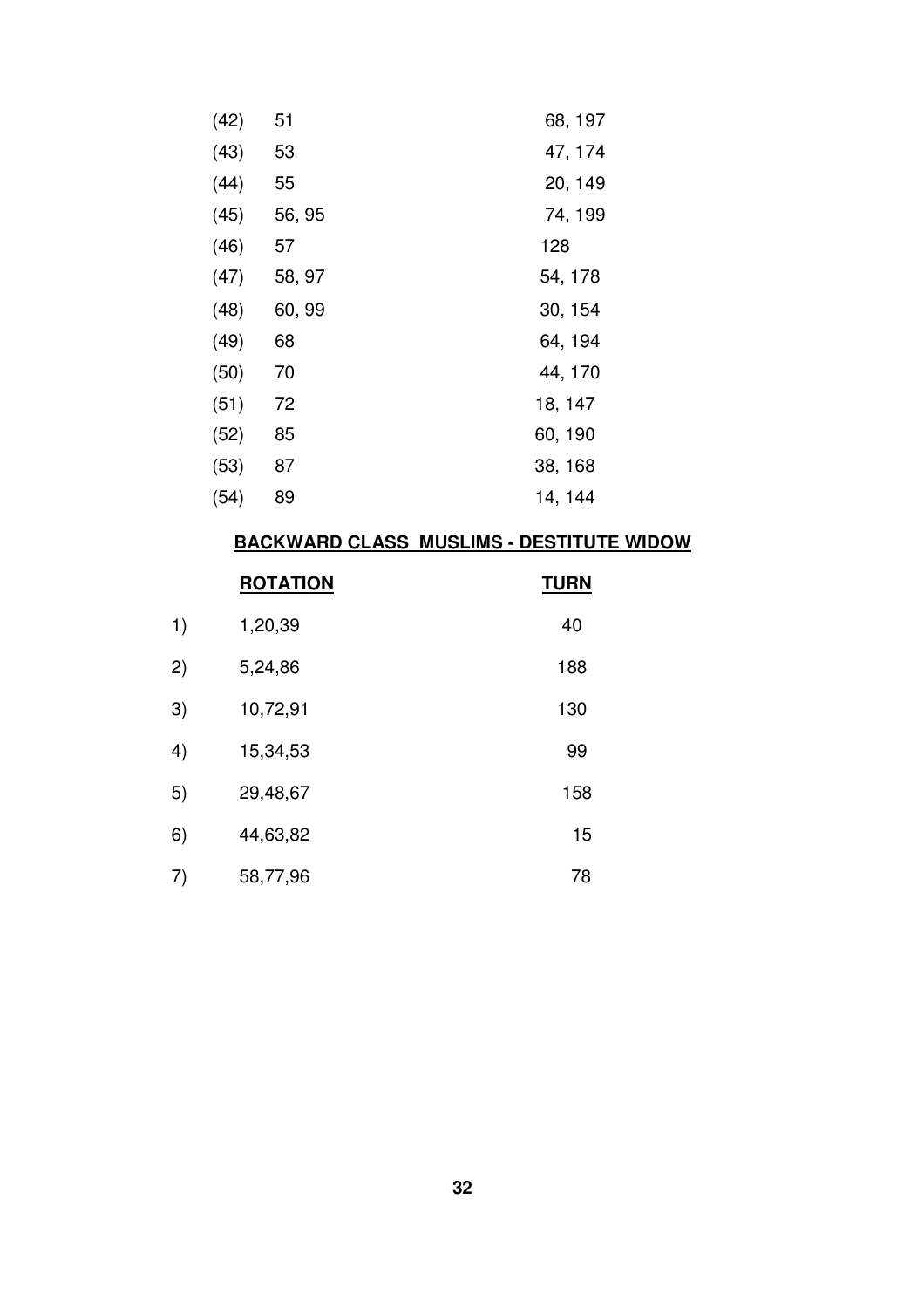# **MOST BACKWARD CLASSES AND DENOTIFIED COMMUNITIES – DESTITUTE WIDOW**

|    | <b>ROTATION</b>                                                | <b>TURN</b> |
|----|----------------------------------------------------------------|-------------|
| 1) | 1,6,11,16,21,26,31,36,41,46,51,<br>56,61,66,71,76,81,86,91,96  | 7,173       |
| 2) | 2,7,12,17,22,27,32,37,42,47,52<br>57,62,67,72,77,82,87,92,97   | 143         |
| 3) | 3,8,13,18,23,28,33,38,43,48,53<br>58,63,68,73,78,83,88,93,98   | 107         |
| 4) | 4,9,14,19,24,29,34,39,44,49,54,<br>59,64,69,74,79,84,89,94,99  | 73          |
| 5) | 5,10,15,20,25,30,35,40,45,50,55<br>60,65,70,75,80,85,90,95,100 | 43          |

# **SCHEDULED CASTE - DESTITUTE WIDOW**

|    | <b>ROTATION</b>                       | <b>TURN</b> |
|----|---------------------------------------|-------------|
| 1) | 1, 11, 21, 31, 41, 51, 61, 71, 81, 91 | 12          |
| 2) | 2,12,22,32,42,52,62,72,82,92          | 26          |
| 3) | 3,13,23,33,43,53,63,73,83,93          | 52          |
| 4) | 4, 14, 24, 34, 44, 54, 64, 74, 84, 94 | 76          |
| 5) | 5, 15, 25, 35, 45, 55, 65, 75, 85, 95 | 92          |
| 6) | 6,16,26,36,46,56,66,76,86,96          | 116         |
| 7) | 7, 17, 27, 37, 47, 57, 67, 77, 87, 97 | 142         |
| 8) | 8,18,28,38,48,58,68,78,88,98          | 162         |
| 9) | 9,19,29,39,49,59,69,79,89,99          | 182         |